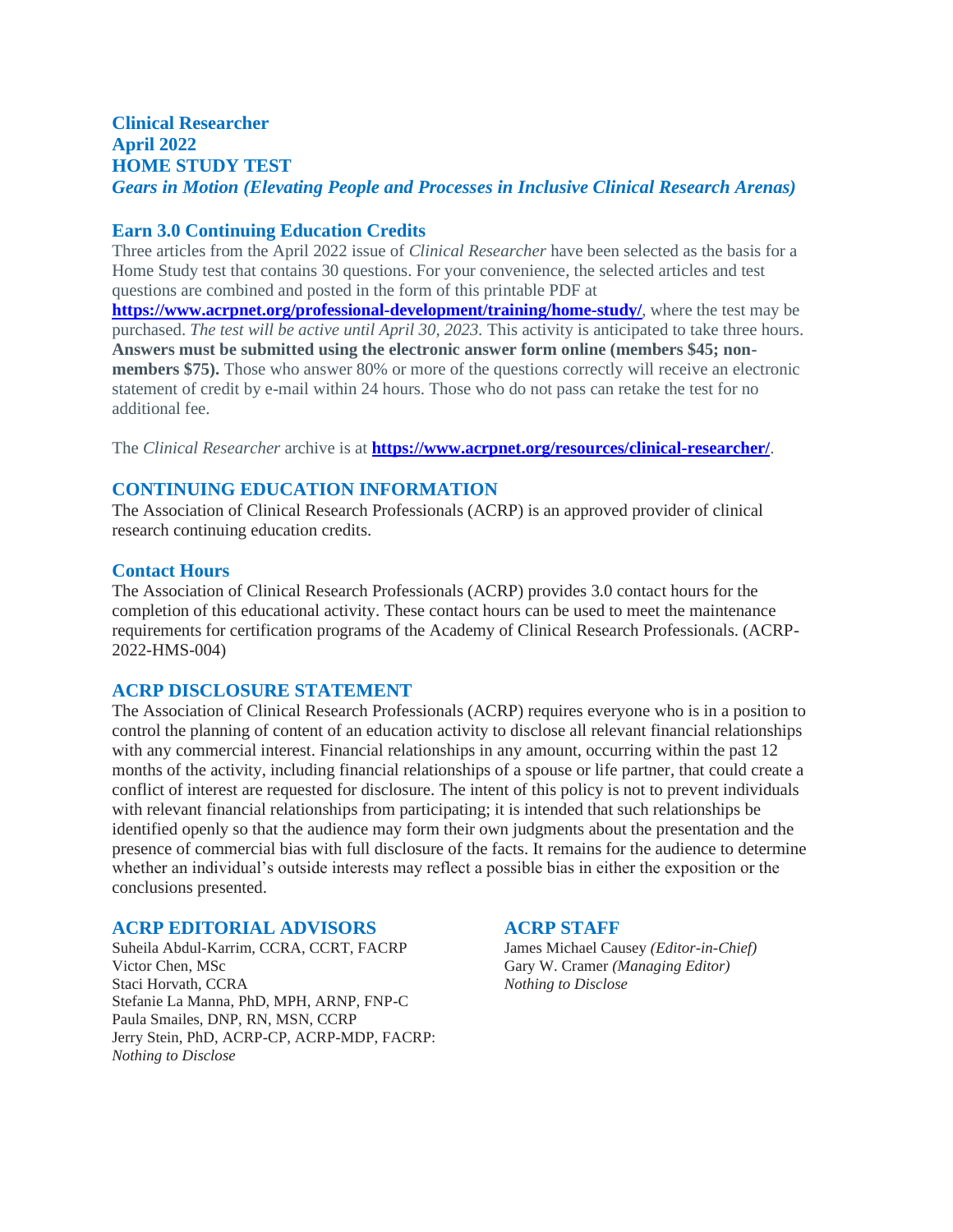# **Clinical Researcher—April 2022 (Volume 36, Issue 2)**

PEER REVIEWED

# **Building an Institutional Clinical Research Professionals Group at an Academic Institution: Evidence of Need and Initial Structure**

Demi Beckford, MHS; Kelly Boone, MA, CCRP; Jessica Fritter, MACPR, ACRP-CP; Grace Wentzel, CCRP, CHRC

Nationwide Children's Hospital has an expansive clinical research portfolio that has continued to increase in number and complexity over the last five to seven years. As this has occurred, the number of clinical research staff being hired across the organization has steadily increased to approximately 2,100 in the last five years. With such a large group of clinical research professionals, a program to serve as a central point for staff to connect and obtain resources became essential. This led to the creation of Bloom: Clinical Research Professionals Group (Bloom).

Bloom is one of two initiatives under the hospital's Research Matters committee, which is managed in the Abigail Wexner Research Institute and is overseen by the Director of Safety and Training. The mission of Research Matters is to serve as a resource to the hospital and research institute community, including patients and families, on issues related to both basic science and clinical research activities.

The other initiative under Research Matters is the Research Institute Diversity Enrichment (RIDE), with a mission to engage the research community through education, celebration, and promotion of diversity. Bloom and RIDE work in tandem across the organization.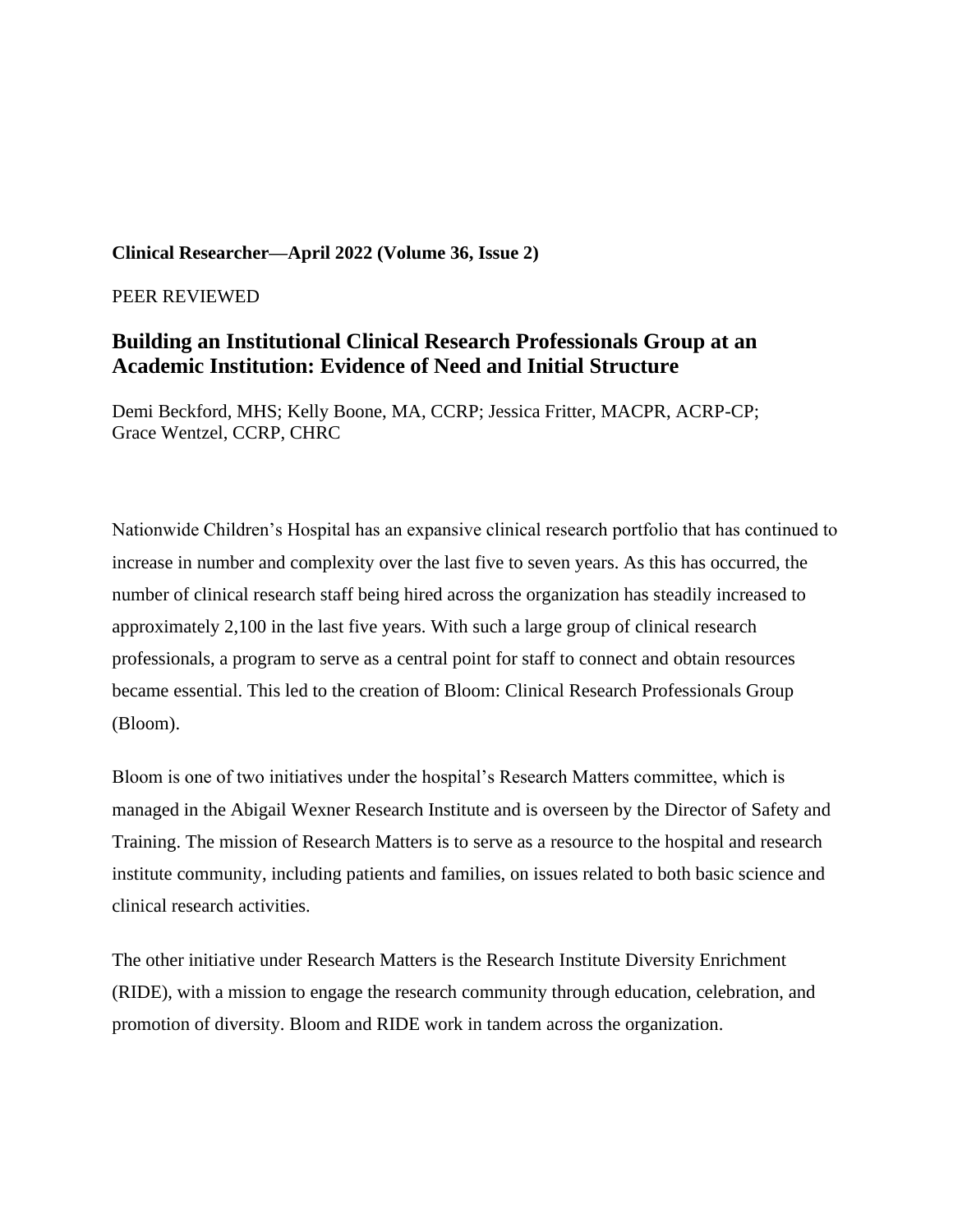Bloom was established in 2020 with the purpose of building a network of clinical research professionals and providing a space to collaborate, receive education and training, and find mentors/mentees within a large pediatric academic medical institution that integrates both a freestanding pediatric hospital and a dedicated research institute. Bloom is overseen by the Director of Clinical Research Services. Bloom does not have an operating budget; however, there are some internal funds that Bloom can utilize.

Bloom leadership consists of research-affiliated departments across the hospital, including Hematology/Oncology/Blood and Marrow Transplant, Clinical Research Services, and the Behavioral Trials Office. There are three main positions within the Bloom steering committee: Program Chair, Education and Activities Coordinator, and Administrative Coordinator. The steering committee has a rolling membership of two years for leadership roles within the program.

The leadership aims to strengthen and enhance the clinical research community by connecting its professionals and providing them with resources and opportunities to discuss timely topics, address knowledge gaps, and expand the community. The goal of Bloom is to create a sense of belonging within the organization and foster retention. Currently, there are very few instances in the literature discussing how and why to build and maintain a group for institutional research professionals like Bloom.

Our objective in this article is to describe the baseline characteristics and needs of members as well as the structure of Bloom. We discuss the benefits of the group and conclude with how an institutional group for clinical research professionals can develop, enhance, and strengthen an institution's clinical research community.

#### **Methods**

In collaboration with our project managers, the authors designed two surveys (a baseline/interest survey and the first annual member survey for the conclusion of Bloom's first year of activity) to distribute among clinical research employees.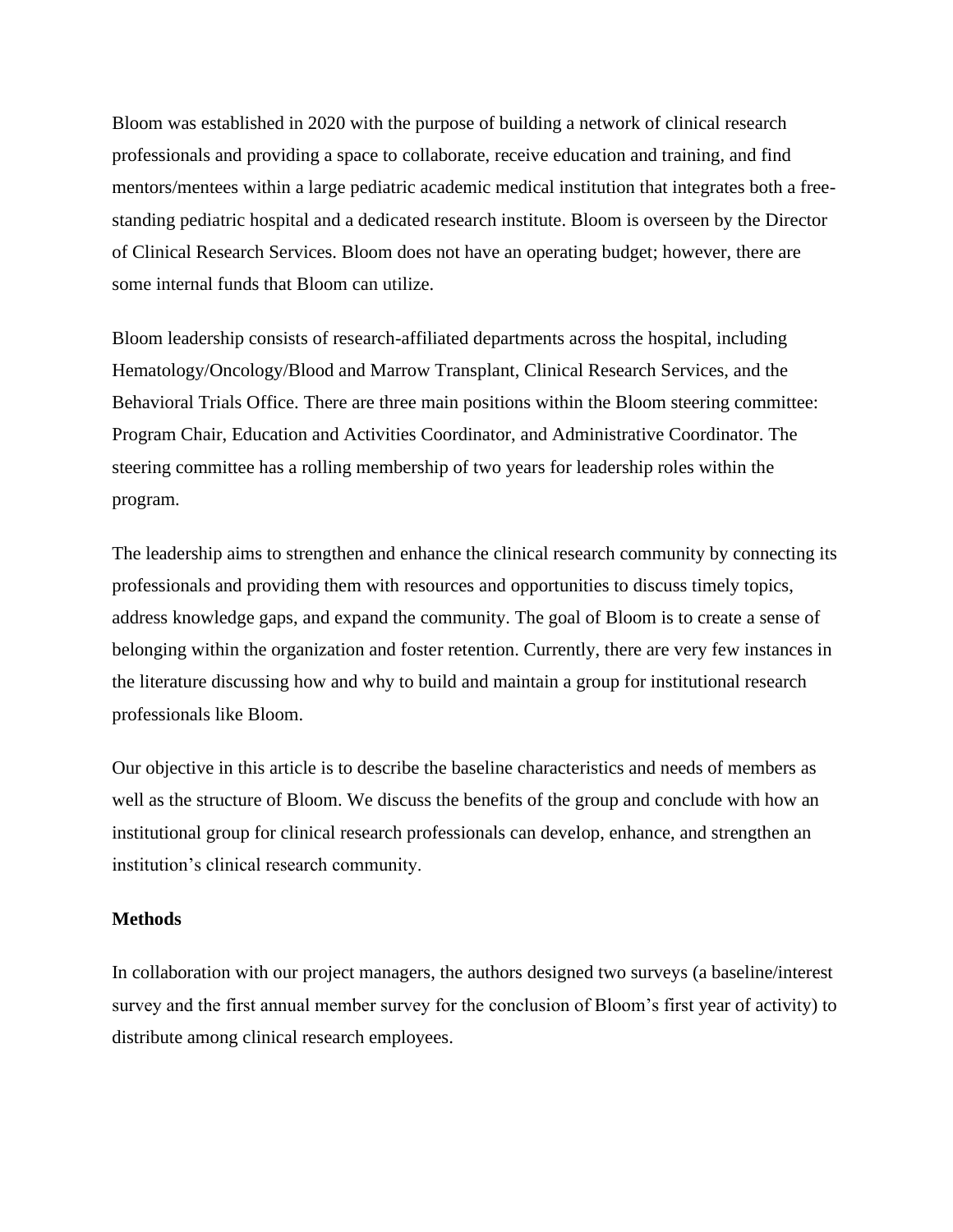The baseline survey included 12 items and was distributed through multiple channels, such as employee engagement e-mail lists and employee news e-mail lists. The baseline survey asked for employment (e.g., years in clinical research, job title) and demographic (e.g., education level, clinical research certification) information. It also asked what educational topics, speakers, and/or service opportunities members would like to see facilitated through Bloom.

In addition to gathering baseline data, the survey obtained e-mails, and thus prompted an e-mail list that enabled efficient and timely distribution of information on Bloom events and researchrelated policies (e.g., COVID updates). Summary statistics describing employment and demographic characteristics and broad themes were identified to summarize engagement opportunities of interest to members [\(see Appendix A\)](https://acrpnet.org/wp-content/uploads/2022/04/BLOOM-Appendices-FINAL-2022.01.11.pdf).

Those who completed the baseline survey and became members of Bloom were then given a 16 item survey which was distributed via e-mail one year after the inception of the group (see [Appendix B\)](https://acrpnet.org/wp-content/uploads/2022/04/BLOOM-Appendices-FINAL-2022.01.11.pdf). This consisted of questions regarding professional certification and job promotion status within the previous year. There was a section for open comments to facilitate suggestions for group resources and networking opportunities.

The survey tool used was Research Electronic Data Capture (REDCap) software. Under 45 CFR 46.101 in the *Code of Federal Regulations,* the Nationwide Children's Hospital Institutional Review Board was able to exempt the survey tool. The survey was live for five weeks and results were downloaded from REDCap for analyses. Data were analyzed using summary statistics.

The first annual member survey was distributed to clinical research staff who were members of Bloom during the winter of 2021. Group members consist of research professionals from three categories: Abigail Wexner Research Institute at Nationwide Children's Hospital, other areas of Nationwide Children's Hospital, and The Ohio State University Medical Center. The questions focused on demographics, site-specific training, job titles, research professional certification, promotions, content of meetings, skill level, and open comments/suggestions. Using a five-point Likert scale, participants were asked to rate the competencies obtained during Bloom sessions from "strongly disagree" to "strongly agree" (see Figure 1).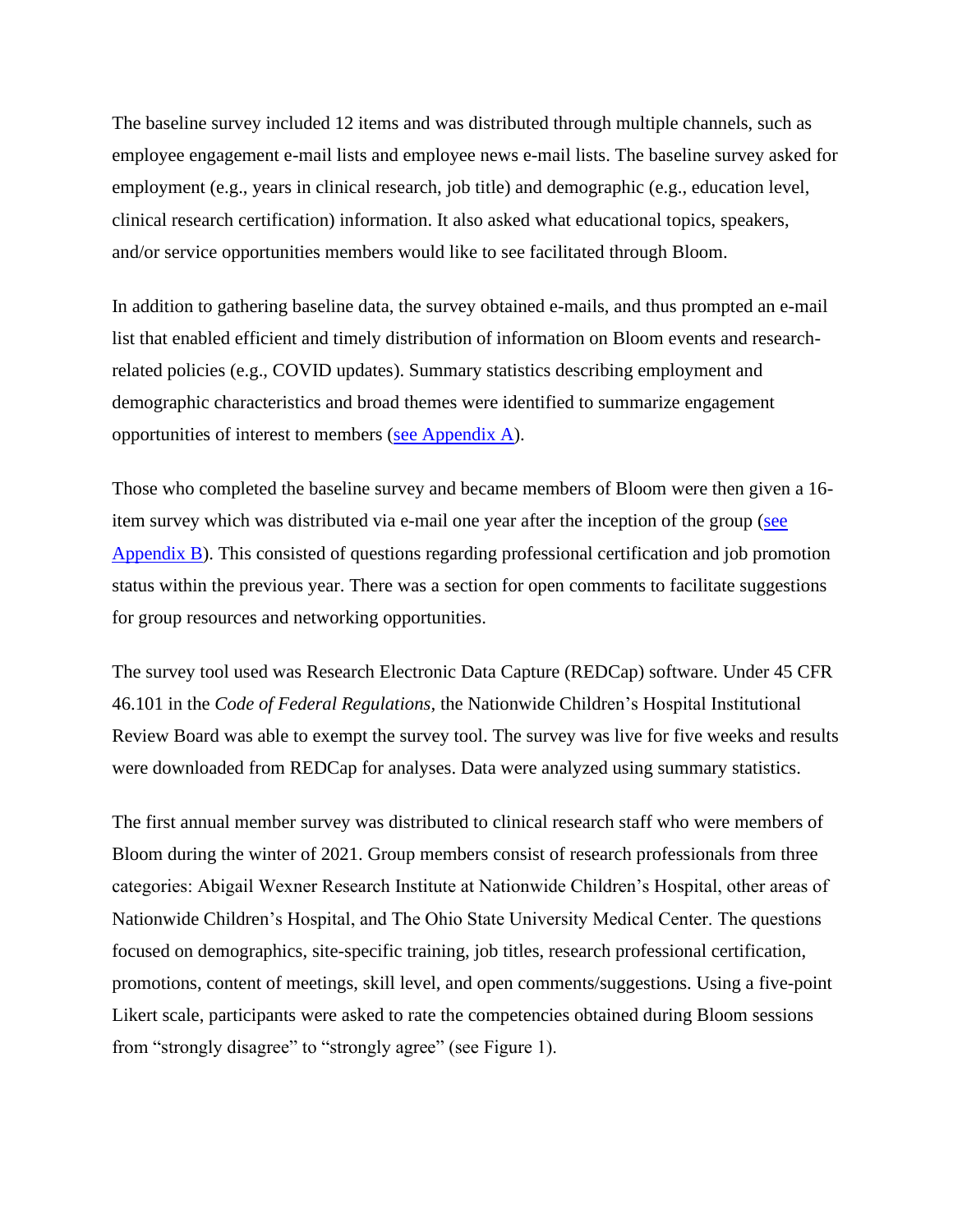

# **Figure 1: Likert Scale One-Year Survey Responses**

# **Results**

The baseline/interest survey had 172 respondents across a variety of clinical research roles: 72% Clinical Research Coordinators (CRCs), 9% Research Managers, 8% Investigators, 3% Research Assistants, 5% Research Administration, and 3% Data Analysts/Managers (see Figure 2). The median length of time engaged in clinical research was three years (with a maximum of 37 years), with 26% of respondents starting employment at the institution within the past year. More than half (52%) of respondents were research institute (vs. hospital) employees. Five percent had an associate degree or lower, 56% had a bachelor's degree, 22% had a master's degree, and 17% had an MD or PhD. At baseline, only 17% of respondents had a clinical research certification, but 83% of those who did not have this credential were interested in pursuing a certification.



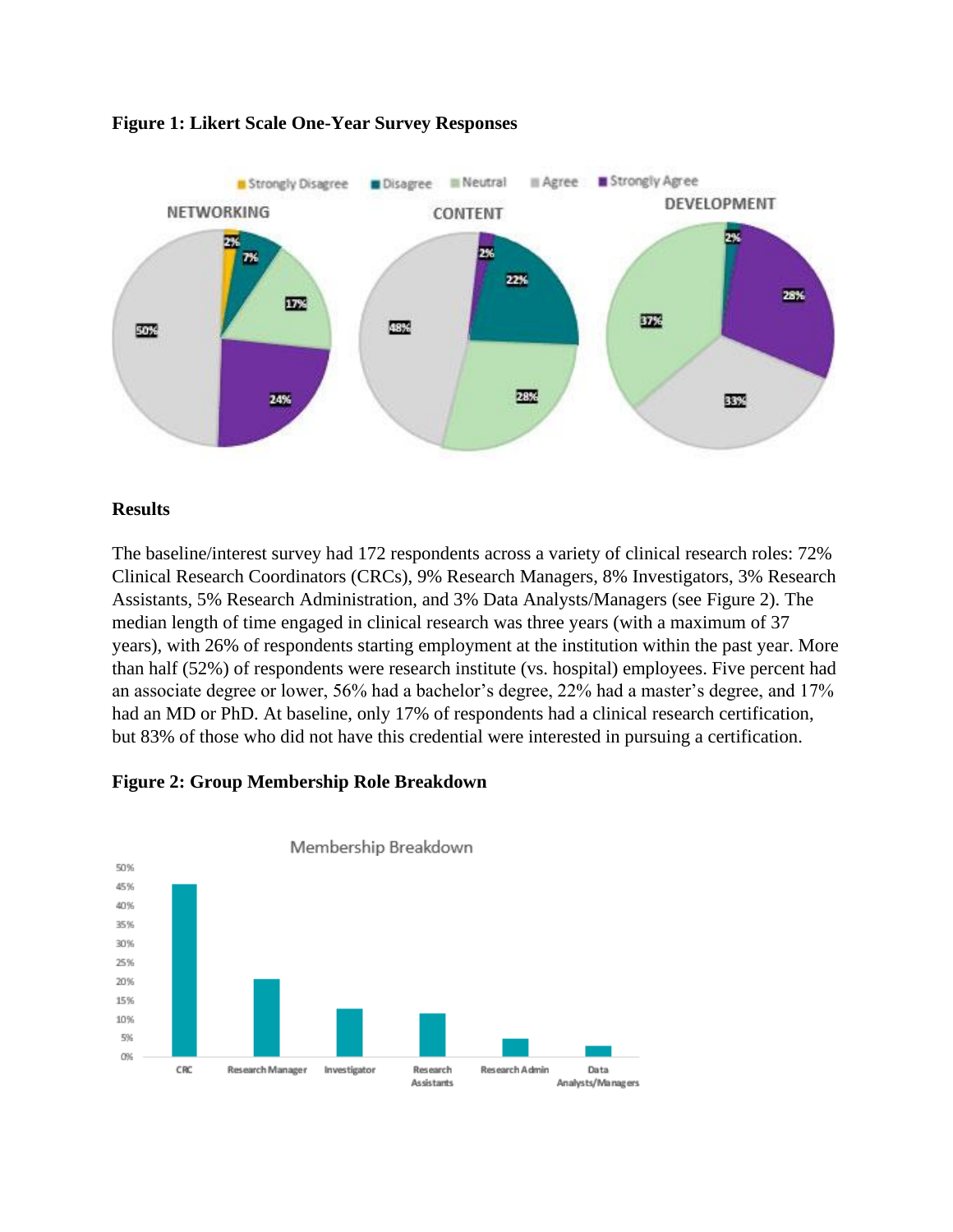Broad themes that emerged in terms of what members would like to gain from involvement in the group include topics related to clinical research operations (33%); professional development and education (26%); professional networking opportunities (23%); study design, writing, and analysis (17%); and clinical research certification and maintenance (15%) (see Figure 3). Topics of interest were not associated with years in clinical research.

# **Figure 3: Broad Theme Topics**



Broad Theme Topics requested by CRPs

For the first annual member survey, 47 of 172 recipients responded (27%). Within one year from the creation of the program, Bloom supported fees associated with obtaining a clinical research certification for five members. Two members were promoted (Research Regulatory Coordinator to Research Regulatory Specialist; CRC I to CRC II). Almost three-quarters (74%) of respondents indicated that Bloom provided networking opportunities and 70% thought that the content of the meetings/seminars were useful. Sixty-one percent indicated that the group enhanced their professional development.

# **Discussion**

At its conception, Bloom was structured to host a monthly meeting with themes relating to researcher spotlights, educational topics (continuing education credits provided), and networking and service opportunities. Sub-groups were also created called People Like Me groups, which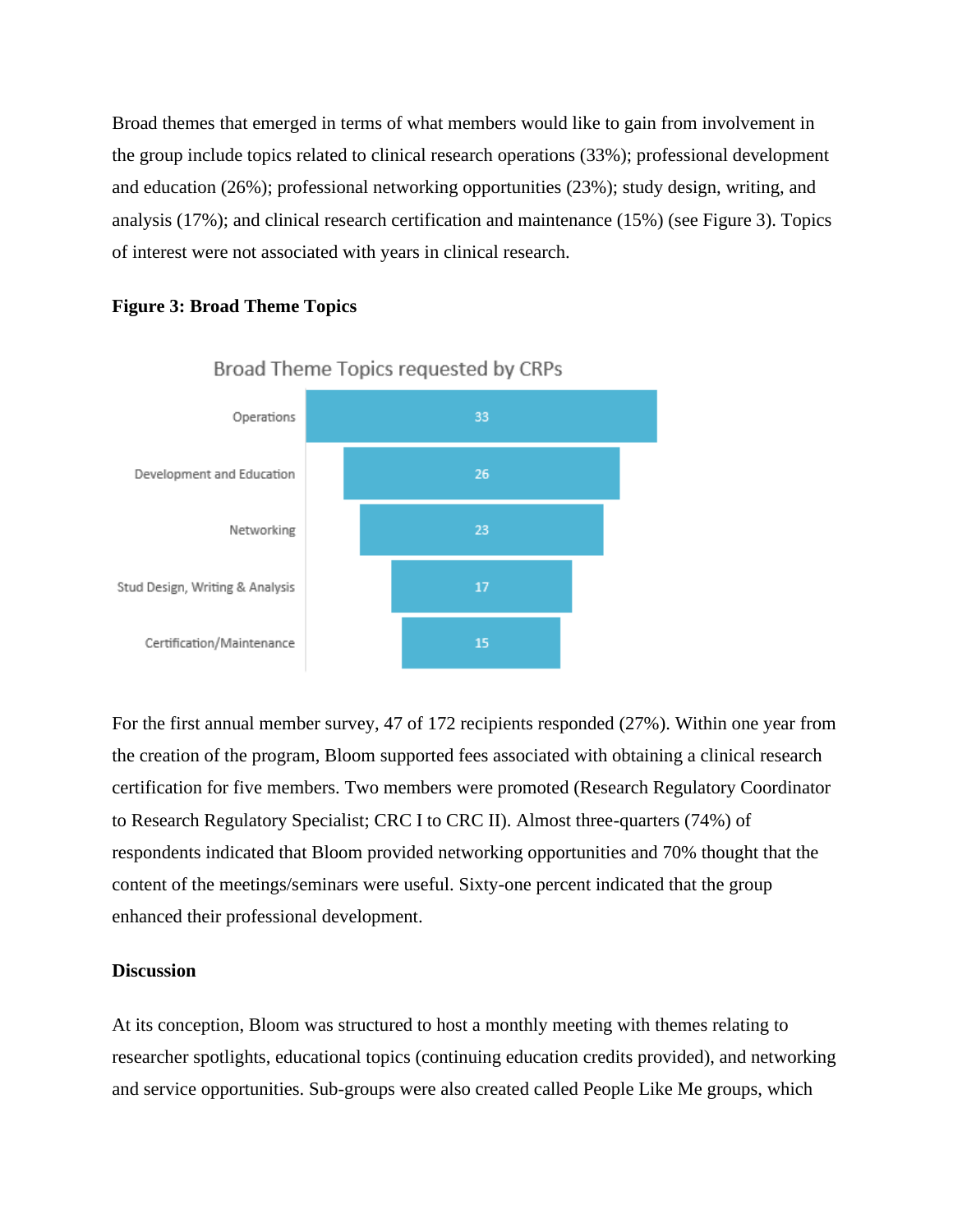consisted of research professionals with similar titles and responsibilities. The purpose of these groups was to engage, support, and provide resources to members by holding quarterly meetings to enable networking within the organization.

Bloom meetings began in May of 2020 during the early days of the COVID-19 pandemic. This affected the structure of the group and its ability to host in-person networking functions. All inperson meetings and events were reformatted to virtual, with the highest attendance rate being 74% and an average attendance rate of 52%. As a result of no in-person meetings or events, we measured the group's effectiveness by relying heavily on virtual meeting interactions and survey responses.

We used feedback received in the first annual member survey to determine the 2022 schedule. This includes more in-person networking opportunities (as COVID-19 allows), a clinical research speaker series, and more in-depth discussions surrounding grant management, diversity/inclusion trainings, and other appropriate topics. A monthly newsletter will also be implemented to further integrate different areas of research. This newsletter will include current research job openings, relevant research trainings and seminars from other organizations, as well as departmental spotlights to increase collaboration.

Initiatives offered through this group benefit the clinical research community by facilitating interdisciplinary collaboration, with the aims of achieving optimal results and increasing organizational efficiency and compliance.

#### **Limitations**

One limitation to this study is that the outcomes rely on self-report. In addition, although this survey captured respondents from three different categories of employment, our results may not be generalizable because only 27% of members responded. Another limitation is due to the COVID-19 pandemic guidelines; these guidelines prohibited the group from conducting some 2020 and 2021 agenda items that were set prior to COVID-19. These events included meeting in person to provide further networking/hands-on learning opportunities, which may have affected the survey responses.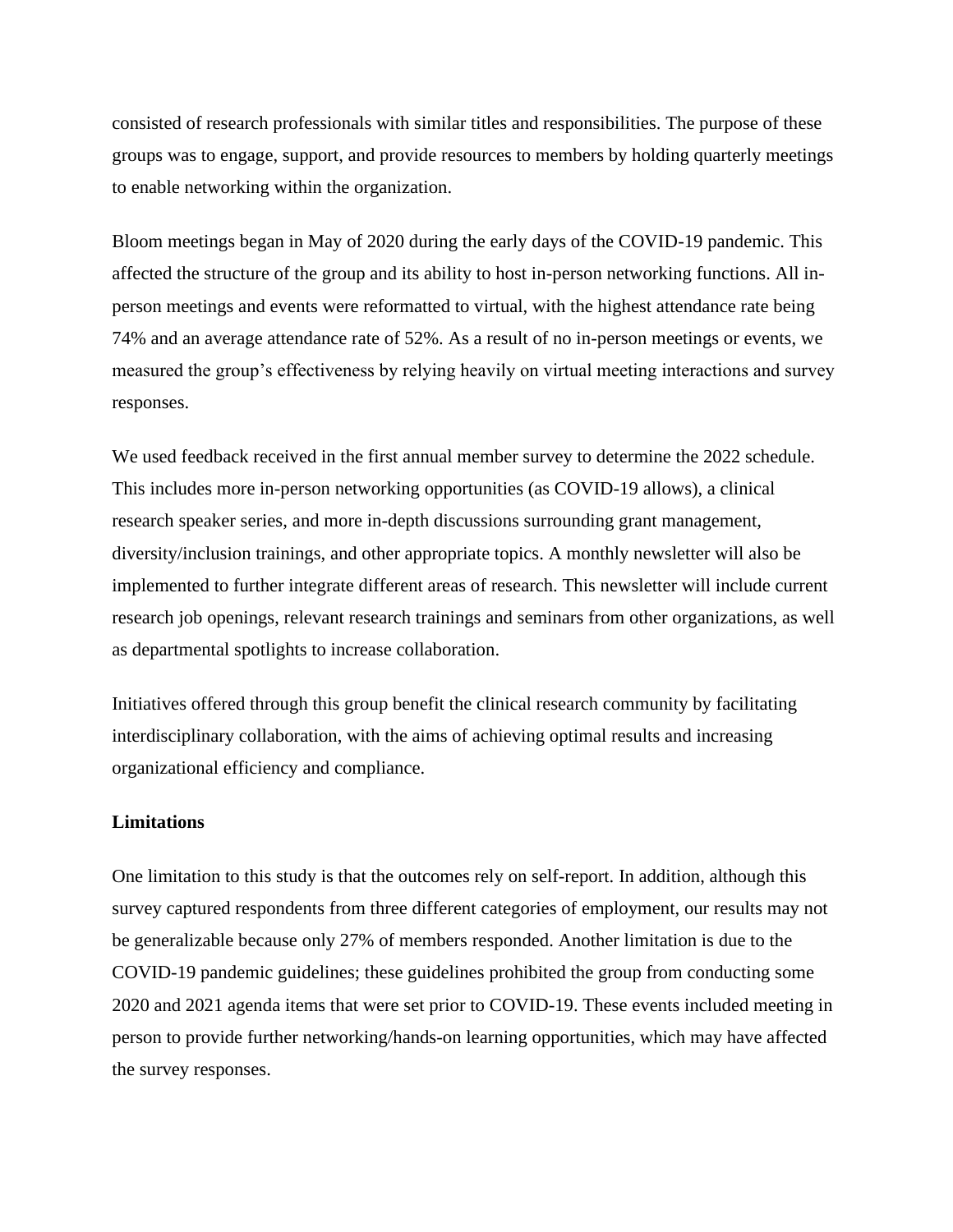# **Conclusion**

Clinical research professionals at a large pediatric academic medical center are eager to find a space to connect with their colleagues across the institution, regardless of years in the profession. To fill this gap, we created a group that offers regular steering committee meetings, speaking engagements, and educational sessions, it also provides various networking opportunities and financial and educational support to obtain/maintain a clinical research certification. Collectively, initiatives offered through this group benefit the clinical research community by facilitating cross-cutting collaboration, with the aims of achieving optimal results and increasing organizational efficiency and compliance. This group will continue to develop by enlisting new members and conducting routine follow-up surveys to gauge the relevance of provided sessions, as well as to identify needs of members.

# **Acknowledgement**

The authors wish to thank Katie Campbell for her continued support of the Bloom: Clinical Research Professionals Group.

*Editor's Note:* In between the acceptance of this article for publication and its appearance online, Bloom was rebranded as Children's Hospital Clinical Research Professionals (CHIRP).

# **References**

- 1. U.S. Department of Health and Human Services. 45 CFR 46. <http://www.hhs.gov/ohrp/regulations-and-policy/regulations/45-cfr-46/>
- 2. Wentzel G, Fritter J. 2021. ACRPtv Spotlight On… The Benefits of an Institutional Clinical Research Professionals Group. [https://acrpnet.org/2021/03/02/acrptv-spotlight](https://acrpnet.org/2021/03/02/acrptv-spotlight-on-the-benefits-of-an-institutional-clinical-research-professionals-group/)[on-the-benefits-of-an-institutional-clinical-research-professionals-group/](https://acrpnet.org/2021/03/02/acrptv-spotlight-on-the-benefits-of-an-institutional-clinical-research-professionals-group/)
- 3. Jones C, Kesling B, Fritter J, Neidecker M. 2020. How to Begin a Career as a Clinical Research Professional. *Clinical Researcher* 34(6). [https://acrpnet.org/2020/06/09/navigating-a-career-as-a-clinical-research-professional](https://acrpnet.org/2020/06/09/navigating-a-career-as-a-clinical-research-professional-where-to-begin/)[where-to-begin/](https://acrpnet.org/2020/06/09/navigating-a-career-as-a-clinical-research-professional-where-to-begin/)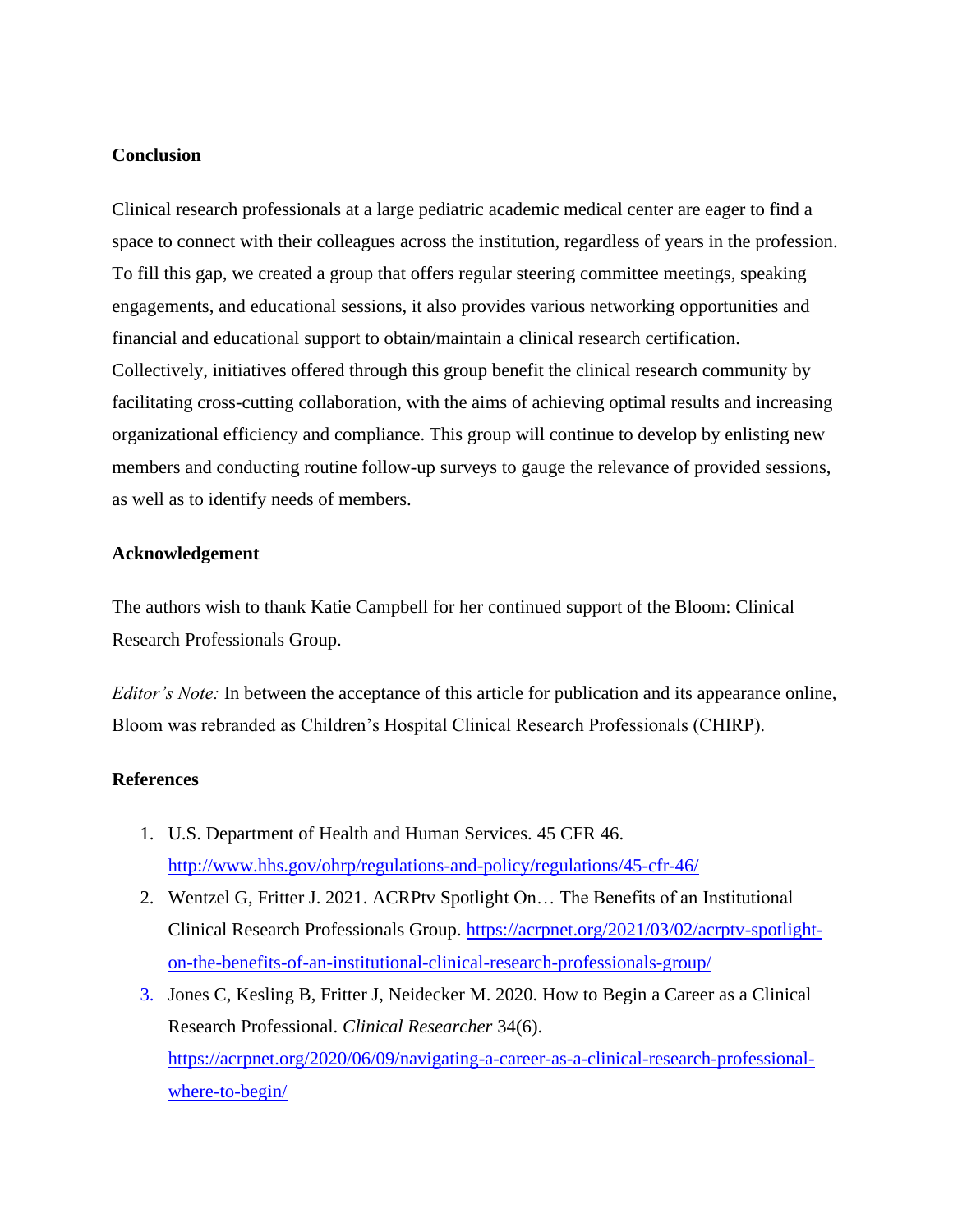

**Demi Beckford, MHS,** [\(demi.beckford@nationwidechildrens.org\)](mailto:demi.beckford@nationwidechildrens.org) is a Planning and Business Development Project Manager for CONNECT – NeuroOncology Clinical Trials at Nationwide Children's Hospital in Columbus, Ohio.



**Kelly Boone, MA, CCRP,** is Associate Director of the Behavioral Trials Office in the Center for Biobehavioral Health at the Abigail Wexner Research Institute, Nationwide Children's Hospital.



**Jessica Fritter, MACPR, ACRP-CP,** is Clinical Research Administration Manager with the Department of Clinical Research Services at Nationwide Children's Hospital.



**Grace Wentzel, CCRP, CHRC,** is Director of Clinical Research Services with Nationwide Children's Hospital.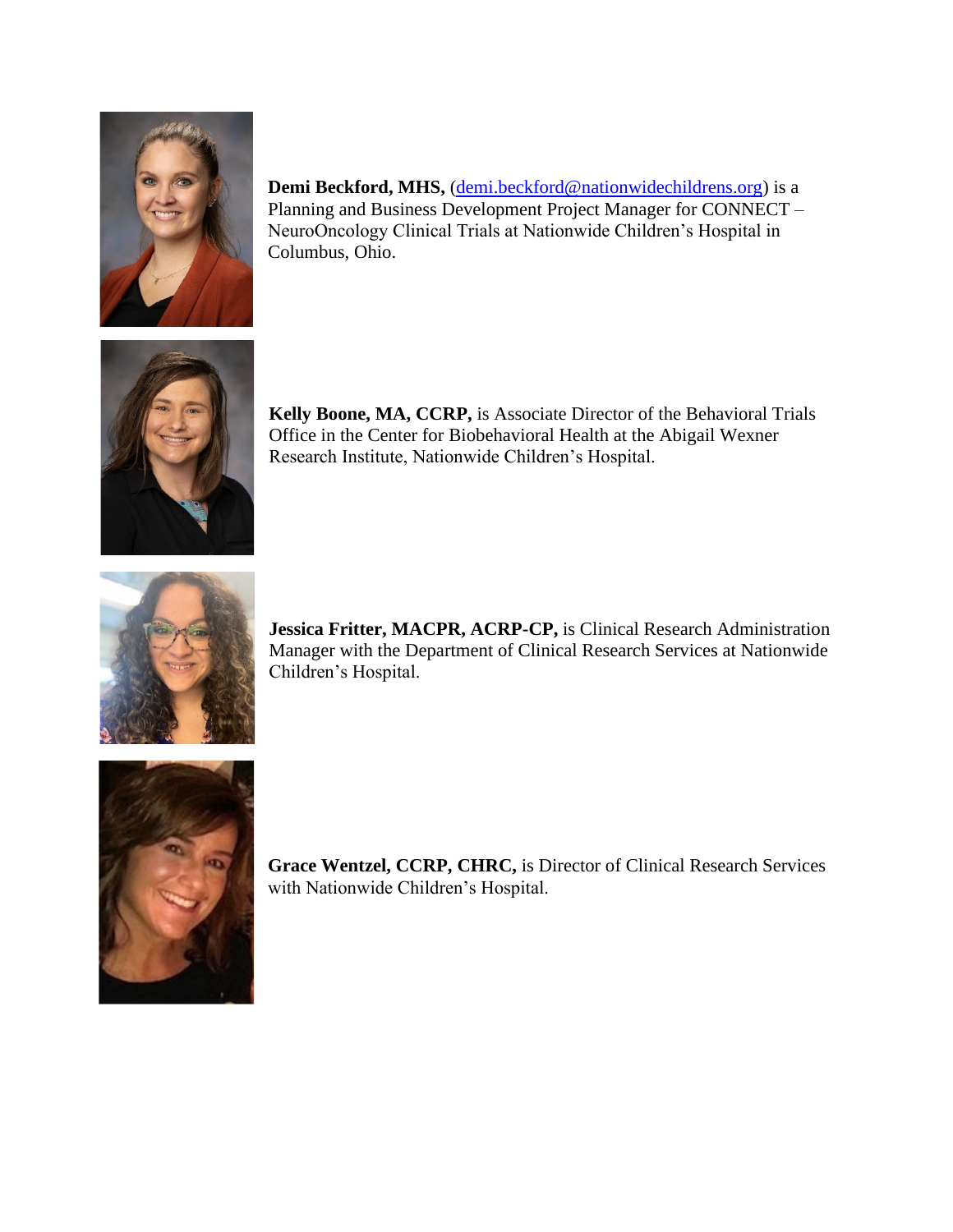#### **Clinical Researcher—April 2022 (Volume 36, Issue 2)**

#### PEER REVIEWED

# **Strategies for Selecting Appropriate Satellite Sites for Clinical Research**

Esther Mahillo, PhD, MBA

Today, there are more than 15,000 open or planned clinical trials in the United States, approximately 5,500 of which are for oncology therapies. With large cancer centers like MD Anderson and Memorial Sloan Kettering managing an estimated 1,100 and 700 clinical trials, respectively—and with the number of studies expected to expand at a compound annual growth rate of 5.7% from 2021 to 2028—there exists a tremendous opportunity for satellite sites to support the expansion of this \$44 billion dollar industry. {1}

Investigator satellite sites are an important and underutilized strategic resource, and some in the industry even see them as the [next rising star in clinical research.](https://www.precisionformedicine.com/blogs/historic-misconceptions-and-untapped-opportunities-why-satellites-are-the-next-rising-stars-in-clinical-research/) The term "satellite site," as it relates to clinical trials, has been used in various contexts throughout the years. For the purposes of this article, the term covers independently operated study sites based within private physician practices, standalone hospitals, and other small, typically community-based, sites which large academic medical centers (AMCs) can turn to for help with certain trials on a case-by-case basis. It does not include sites that are run directly by sponsor organizations or as members of site management organizations, research consortia, or other forms of large research networks.

Due to historic misconceptions about their capabilities, resources, and output, satellite sites are often overlooked in clinical research. Today, however, these sites may be fully equipped with modern infrastructures and feature practitioners trained at prominent cancer centers of excellence who have vast clinical trial experience. The potential of these sites to add value in oncology clinical trials, as discussed further below, is tremendous, in that they often feature well-trained staff who can be dedicated to research projects, have experience with lab sampling, and understand the complexities of handling investigational products (IPs).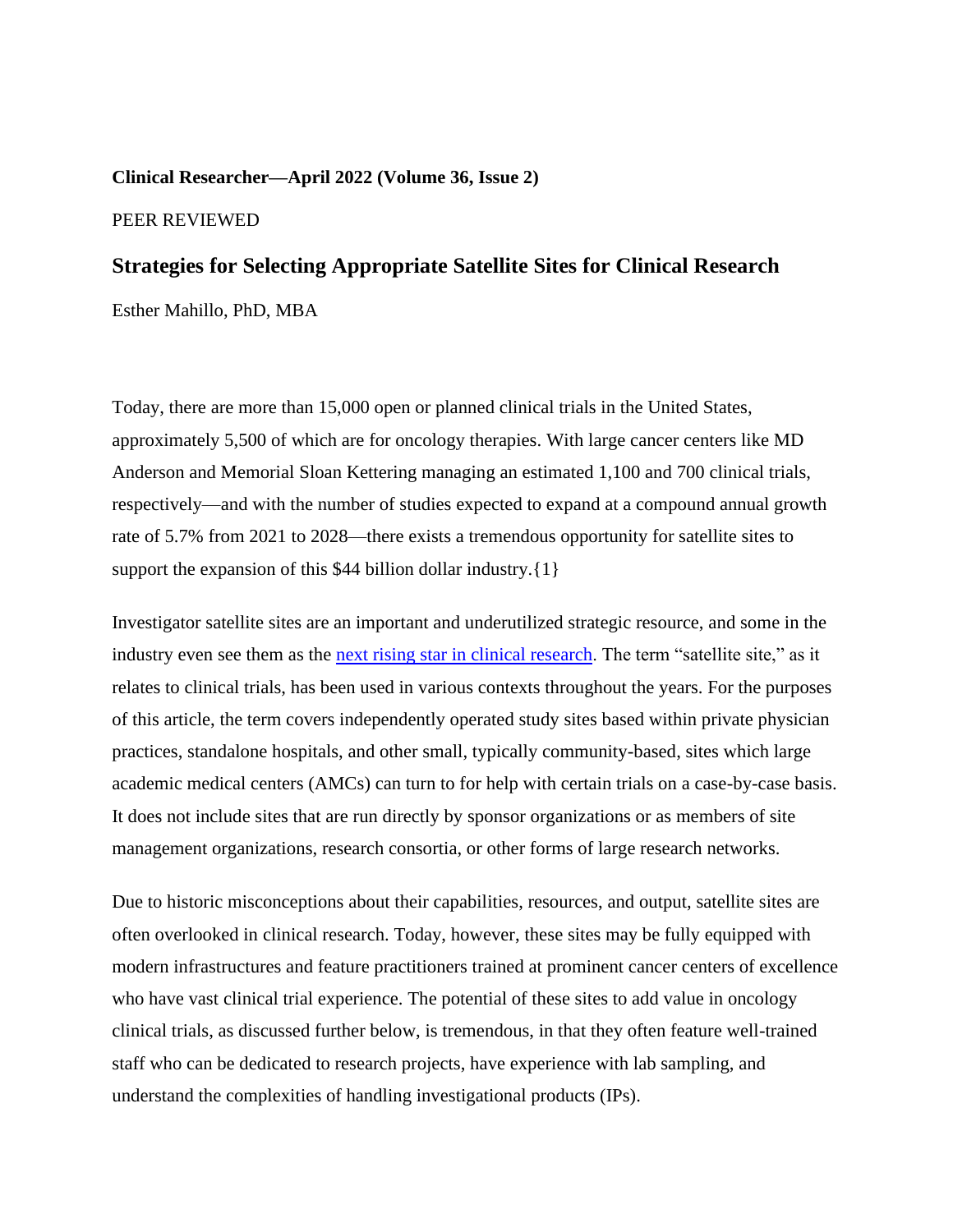When added on an as-needed (temporary) basis to an existing AMC network of sites to contribute to the conduct of complex, multisite trials, satellite sites often already have all the necessary equipment to run such studies, and can quickly come up to speed with the robust compliance protocols and established standard operating procedures (SOPs) necessary for IP transfers from the primary site to the satellite. Some AMCs even make it easier for satellite sites to participate by using centralized institutional review board (IRB) approvals and employing uniform methods for capturing electronic delegation of authority logs. The symbiotic relationship between satellites and the primary site adds a new dimension to clinical trial conduct.

#### **The Advantages of Satellite Sites for Oncology Trials**

For people with cancer, satellite involvement can make clinical trial participation more appealing. Patients who seek inclusion in clinical research are likely to have a well-established relationship with their local oncologist, often preferring to stay with their doctor versus being transferred to a new oncologist at a larger research center further from their home. By virtue of their location, satellite sites enable clinical trial participants to stay within more familiar territory, eliminating the need to travel unnecessarily and lowering the barrier to entry for those who cannot accommodate the rigorous demands of study participation—often members of underprivileged groups, the exclusion of which results in skewed population metrics for trials.

Extracting the most benefit from the partnership between satellite and primary sites means sponsors must understand the varying degrees of maturity and centralization across the affiliate networks. These are just some of the considerations that can drive the selection of a satellite network partnership:

**Capability:** Satellite sites come in all different shapes and sizes. It is crucial to match a study's protocol requirements with those of the AMC network and satellite sites being considered. Centralized training conducted by a primary academic site, along with oversight of start-up processes, is a common practice to ensure an on-time study start.

**Capacity and Patient Match:** Satellite sites are likely to have less competition for certain patient groups than large cancer centers. Additionally, by bringing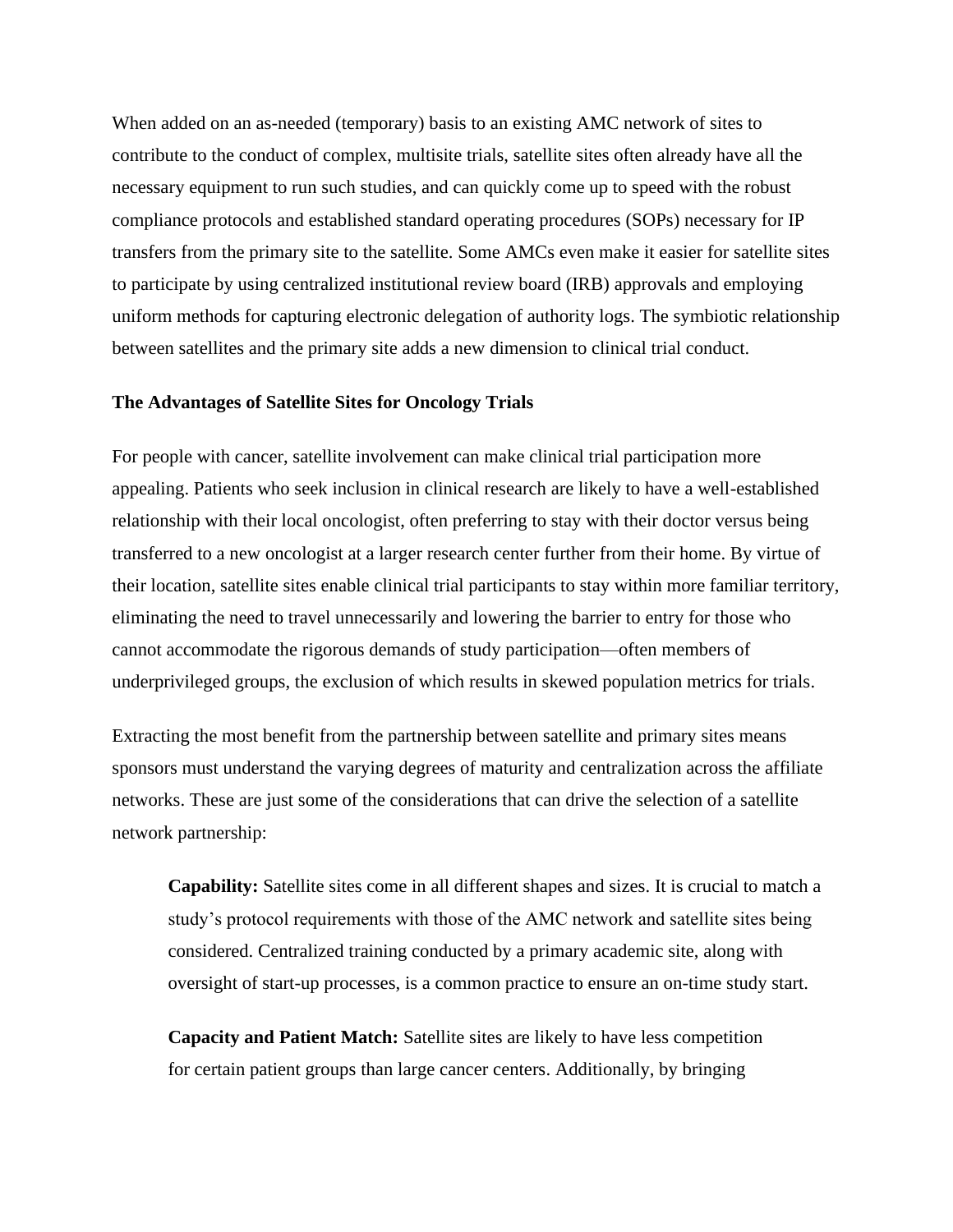trials out into more suburban areas, the enrollment area can expand to a broader and more diverse population.

Researching these criteria will be challenging for sponsors, but partnering with a qualified primary clinical trial site that has a well-established roster of satellite sites that may be relied on when the need arises eliminates hurdles regarding obtaining information on where suitable patients are located and where they are in their treatment journey.

# **Other Keys to Success with Satellite Sites**

*The primary academic site understands each of its satellite sites' capabilities and can identify those that make sense for a specific trial.*

Some sites excel at investigational trial work, others at biospecimen collections. AMCs with satellite site networks [\(Roswell Park,](https://www.roswellpark.org/) for example) have intimate knowledge of their collective sites' strengths and patient populations. This enables sponsors to find the right investigators for their trial and generate higher quality data from the harmonized processes across this network.

Many organizations have invested heavily in SOPs, data platforms, and administrative services to create tremendous efficiencies and bring the capabilities of large sites to satellite locations. This helps them to:

- Ensure proper training, oversight, and infrastructure, potentially eliminating the need for site qualification visits at satellite sites.
- Provide contractual harmonization for most legal language and budgetary items—only small nuances reflect individual site capabilities and needs.
- Enable centralized, streamlined start-up activities, combined training activities, and potentially minimized delays in IRB approvals and navigation through other administrative red tape.

*Many satellite site networks have uniform systems that centralize information on patient locations and diagnoses.*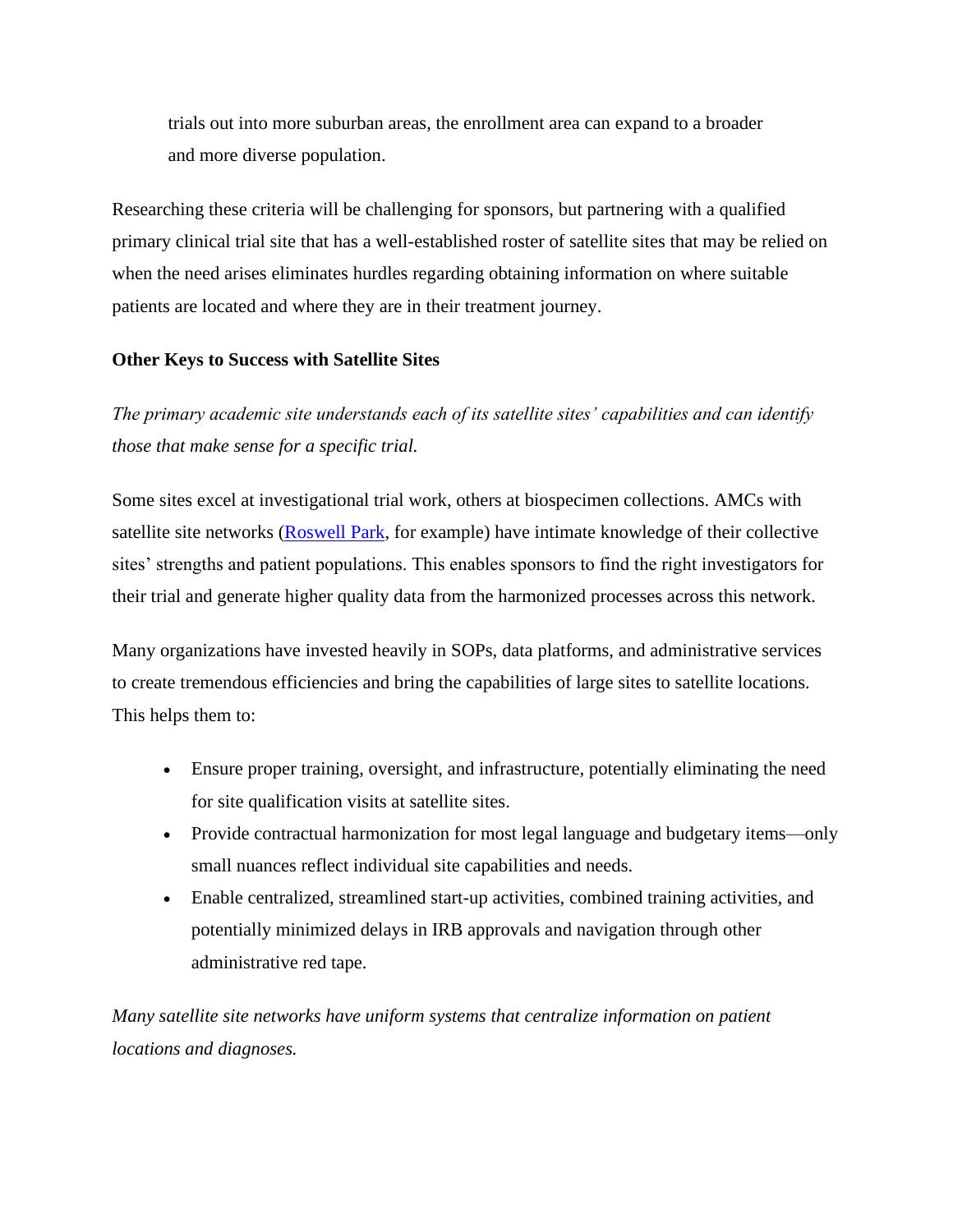Targeting specific patient populations can be a daunting challenge. With standardized electronic medical record (EMR) systems, data collection can be streamlined to create more uniform treatment pathways and drive more consistent patient tracking and care.

Centralized and uniformed access to patient information simplifies the identification of potential trial participants and provides other value-added benefits to a study, including:

- SOPs and shared trial management platforms can drive consistency across a study to establish a strong baseline.
- Data from the EMR is uniform and always accessible, which eliminates the need to establish baseline using expensive claims data.

# *Satellite locations make a local presence possible, bringing science closer to patients.*

Study participation will always pose some degree of burden, but with the COVID-19 pandemic, the paradigm shifted. The influx of patients to large academic sites made local community centers step up to handle the overflow of trial work. Despite this unplanned involvement, studies continued to run successfully, demonstrating the abilities of select sites to support oncology clinical trials and marking an important step forward toward more patient-friendly study practices.

Finding other ways to minimize the burden of participation on patients will be key to supporting them in their time of need, as well as for making studies more attractive—an important consideration for patient enrollment and an on-time study start. The challenges in this area include:

- The difficulties of travel—driving to metropolitan areas, parking, and time off work make enrollment burdensome, discouraging people from participating in a trial. Having a trial accessible at a satellite location greatly reduce the hassle of commuting.
- Patient comfort is an important factor to reduce anxiety. This can include wanting to stay with their regular physician whom they trust (potentially avoiding loss of knowledge regarding the patient's condition).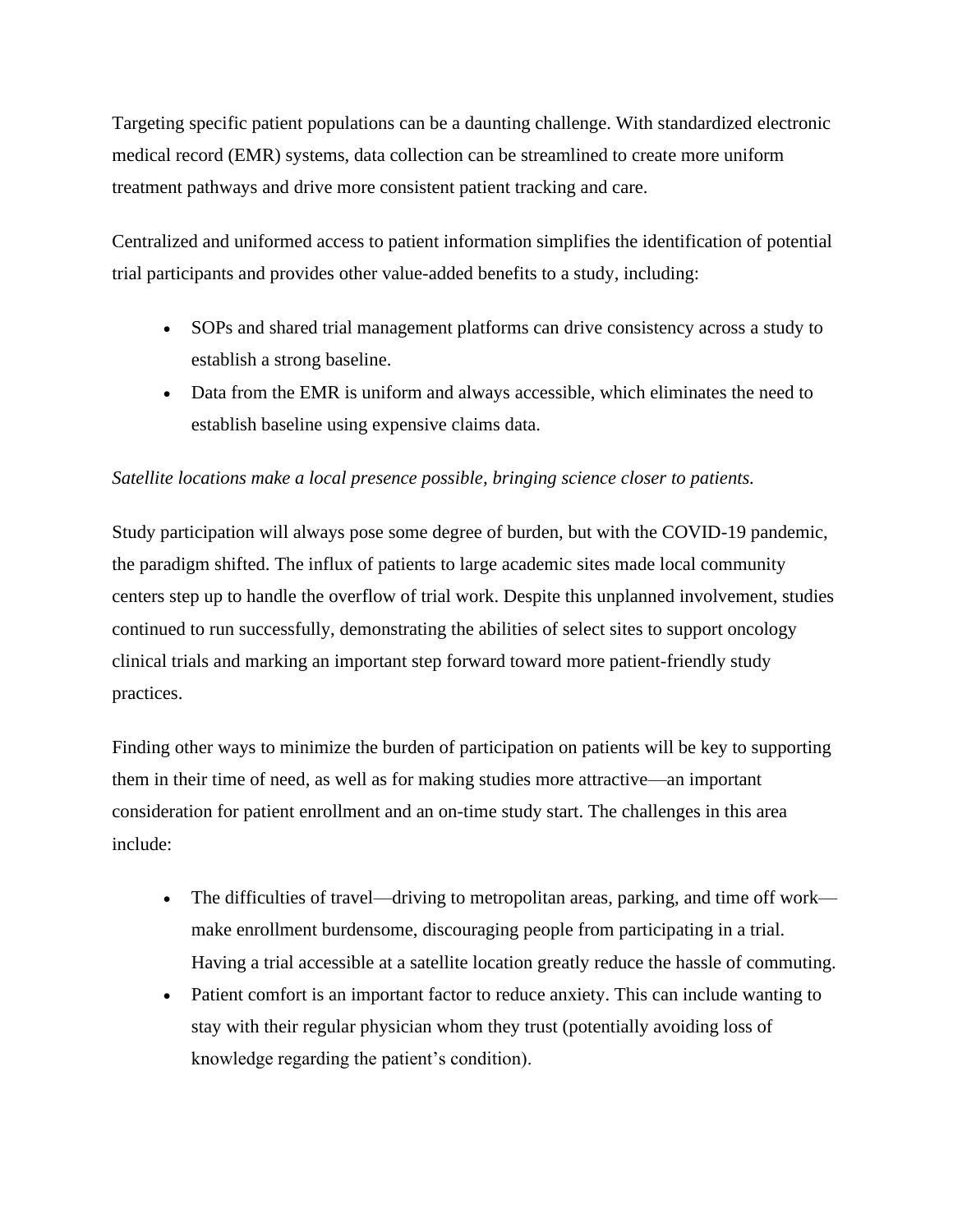• Improving representation is an ongoing challenge; however, suburban sites may be more accessible to certain groups who do not have the ability to take extended time off from work or the means to travel long distances.

# *The inclusion of satellite sites in a clinical trial can be a competitive differentiator for sponsors.*

Growing competition and other enrollment challenges amplify the importance of easier trial participation experiences. Patient-centric considerations, together with network-enabled patient insights, make selecting satellite sites a far more digestible option.

By successfully pairing the right sites with the right studies, sponsors can improve the breadth and quality of data, drive enrollment more representative of real-world populations, and create better experiences by bringing the science closer to the patient. As the industry continues its shift toward decentralization, satellite sites will continue to play a key role in realization of patientcentric clinical trials.

As the numbers of trials continue to grow, sponsors who partner with academic sites with mature site networks to implement [decentralized clinical trial strategies](https://acrpnet.org/decentralized-clinical-trials-perspectives-for-clinical-research-professionals/) will benefit from the added capacity of highly skilled and motivated staff and faster enrollment from a broader patient reach, while continuing to maintain data quality. However, the most important driver of satellite site involvement lies beyond the dollars and cents.

#### **Conclusion**

Cancer can strike any person at any time and the impact spreads extends far beyond the patient, affecting families, caregivers, friends, neighbors, and coworkers. Today's reality is that many clinical trials are not accessible to the people who need them the most due to the high demands of study participation. This does not have to be the case. As various AMCs have already demonstrated, by implementing standardized processes and procedures, with centralized training and oversight by the primary site, they are able to bring the trials to the ones who matter the most—the patients.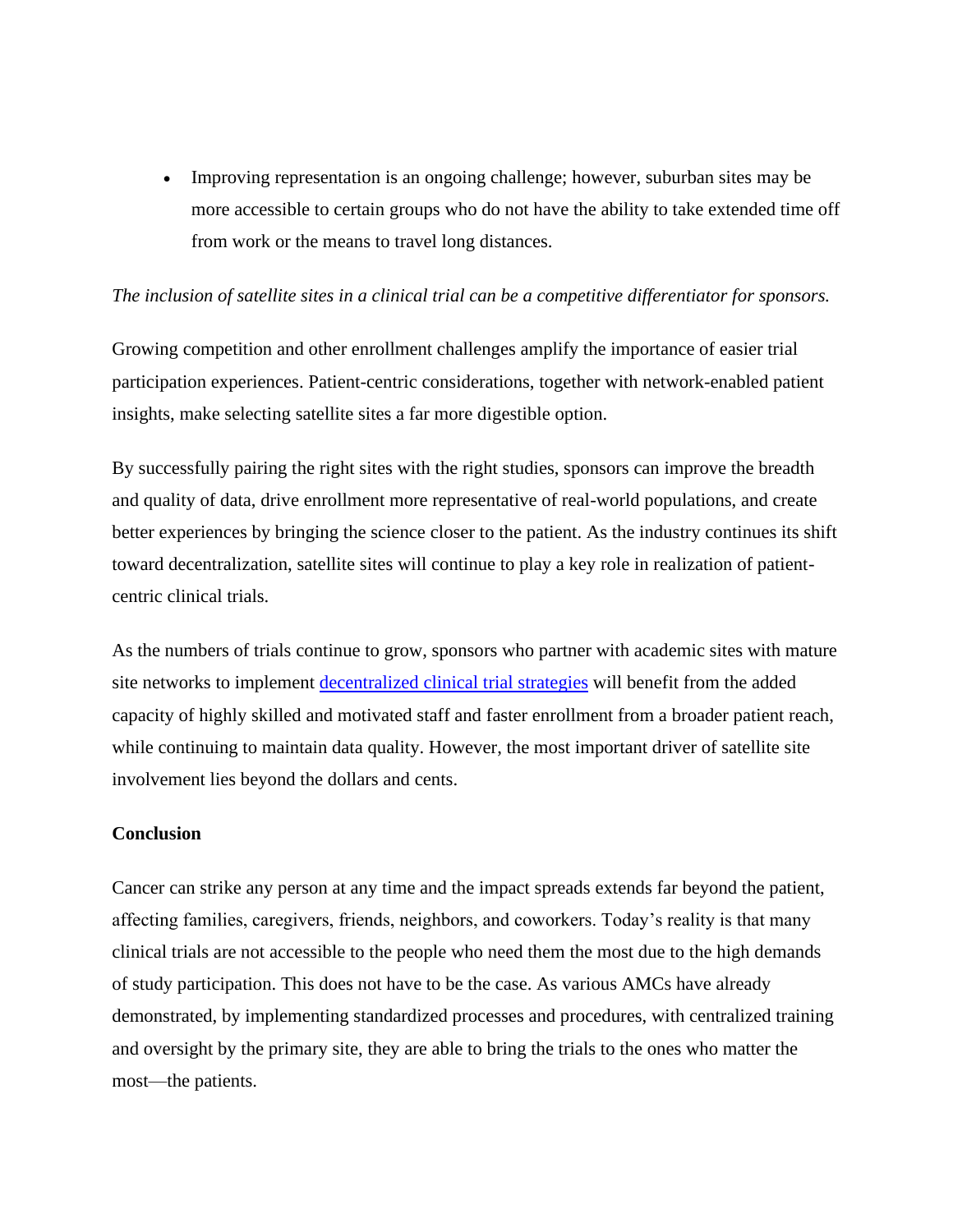# **Reference**

1. Grand View Research. 2021. Clinical Trials Market Size, Share, and Trends Analysis Report by Phase (Phase I, Phase II, Phase III, Phase IV), by Study Design (Interventional, Observational, Expanded Access), by Indication, by Region, and Segment Forecasts 2021–2028.



**Esther Mahillo, PhD, MBA, is Vice President** of Operational Strategy and Feasibility at Precision for Medicine in Madrid, Spain. She has more than 25 years of experience in the clinical research arena (22 of them in global oncology trials), and is a master's program professor at three different universities. In 2015, she was awarded the first prize of the Spanish Society of Medical Oncology contest for her work on the promotion of clinical research.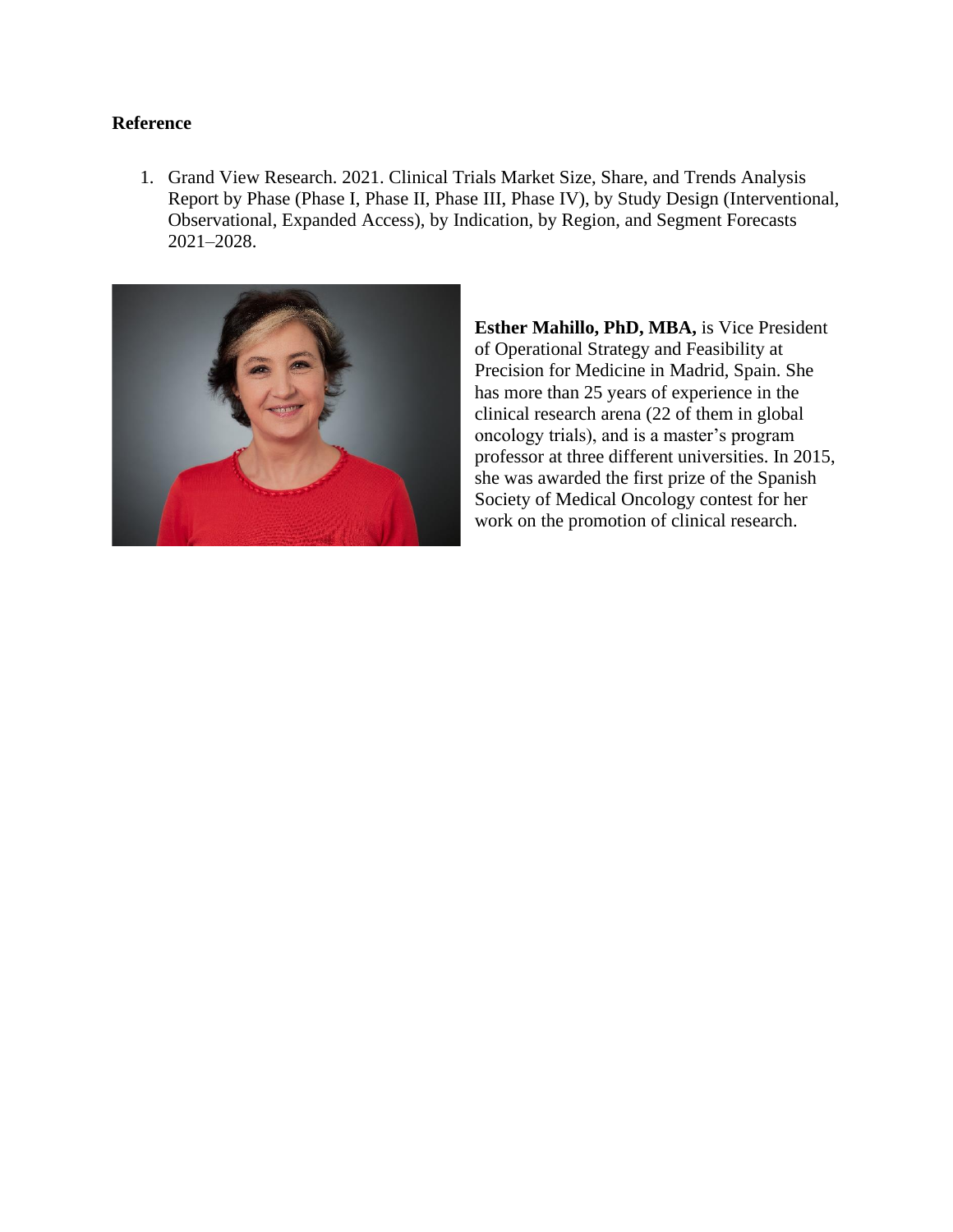# **Clinical Researcher—April 2022 (Volume 36, Issue 2)**

DATA-TECH CONNECT

# **Technology Considerations When Onboarding and Offboarding Clinical Research Staff**

Mollie Maggied, MSN, MHA, RN, AT-C, CPN; Paula Smailes, DNP, RN, CCRP

While technology is known to help with efficiency and productivity for clinical researchers, it can also be accused of leading to feelings of stress, burnout, and being generally overwhelmed.{1,2} Increased work volumes thanks to electronic workflows can be to blame, but staffing crises may also be at fault. Meanwhile, there exists a smaller number of experienced applicants being considered for open research positions across the drug and device research and development industry.{3,4}

That said, when the perfect applicant is hired, there may be a tendency to expedite onboarding. From the site perspective, there are obvious considerations with onboarding, such as adding new hires as staff on institutional review board (IRB)–approved research and providing training on the protection of human subjects.

Adding to that, the technology needs for today's clinical research staff are equally essential. When new hires onboard, access to technology becomes critical to perform daily workflows. Central to that are communication, such as e-mail, and data sharing (e.g., via electronic case report forms). While technology considerations are important to onboarding, they are crucial throughout the duration of employment to offboarding. Even internal transfers may have technology changes as they move from one position to another.

#### **Onboarding**

The **Joint Task Force for Clinical Trial Competency** (a collaborative effort of representatives from many organizations, including ACRP, managed by the Multi-Regional Clinical Trials Center of Brigham and Women's Hospital and Harvard) has identified data management and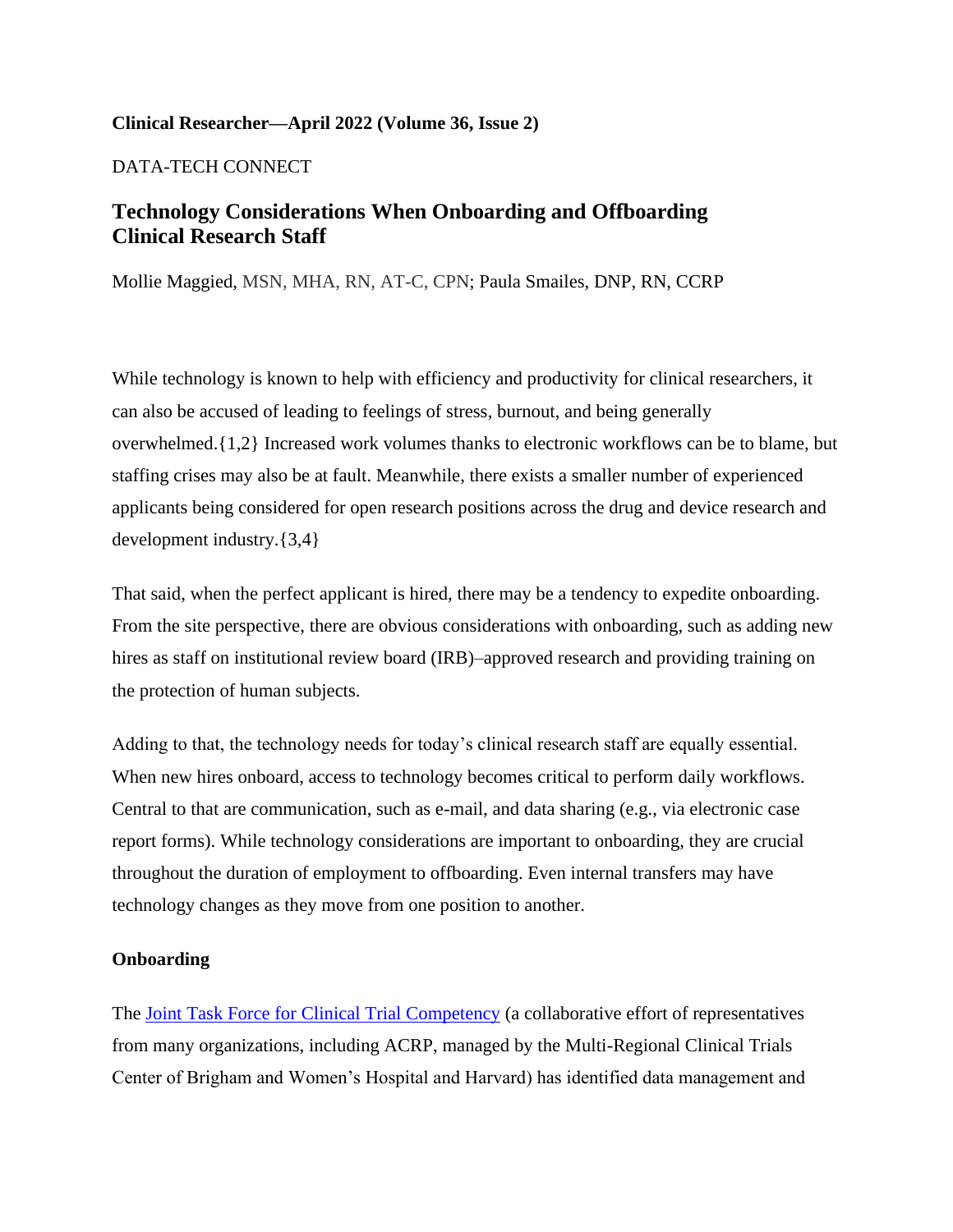informatics as key skills that clinical research staff should possess.{5} When applying this philosophy to new staff who are onboarding, access to technology should be one of the most important considerations. Given the needs and complications of standard operating procedures for using company e-mail and shared drives, electronic case report forms (eCRF), IRB portals, virtual meeting platforms like Microsoft Teams, Zoom, and WebEx, plus the electronic medical record (EMR) system, access becomes crucial to daily operations.

Consider the revenue cycle aspect of conducting research. Are billing systems available for sponsor or patient payments when access becomes critical? Is scheduling software ready for patient appointment–related tasks?

For some systems, such as those tied to eCRFs and EMRs, training also becomes a priority. Ideally, training will occur close to the beginning of the end-user's first official use of a system, so as to not leave him or her forgetting the system features that were taught. If the system is complex, use of a playground environment, if possible, can increase confidence until access to the live system becomes possible.

Meanwhile, since the onset of the pandemic, the use of telehealth has skyrocketed, including in clinical trial situations. Telehealth has become a much more widely used means to conduct clinical research visits and another system to which new hires require orientation.{6}

Consider the use of a checklist that includes both the technologies that the new hire needs oriented to, but also a competency checklist, to ensure that new hires have a basic understanding of both how to use the systems and how to apply any efficiency tools that may exist.

#### **Offboarding**

Why is this important if the research staff are transitioning into a new role in the organization or leaving it altogether? The answer lies with the consequences that may exist without a properly executed exit plan. There needs to be assurance that nothing is left undone, and while technology access has stopped, communication channels must continue. The following tasks, explained in more detail afterward, should be considered when an employee is leaving an organization or is an internal transfer leaving a research role: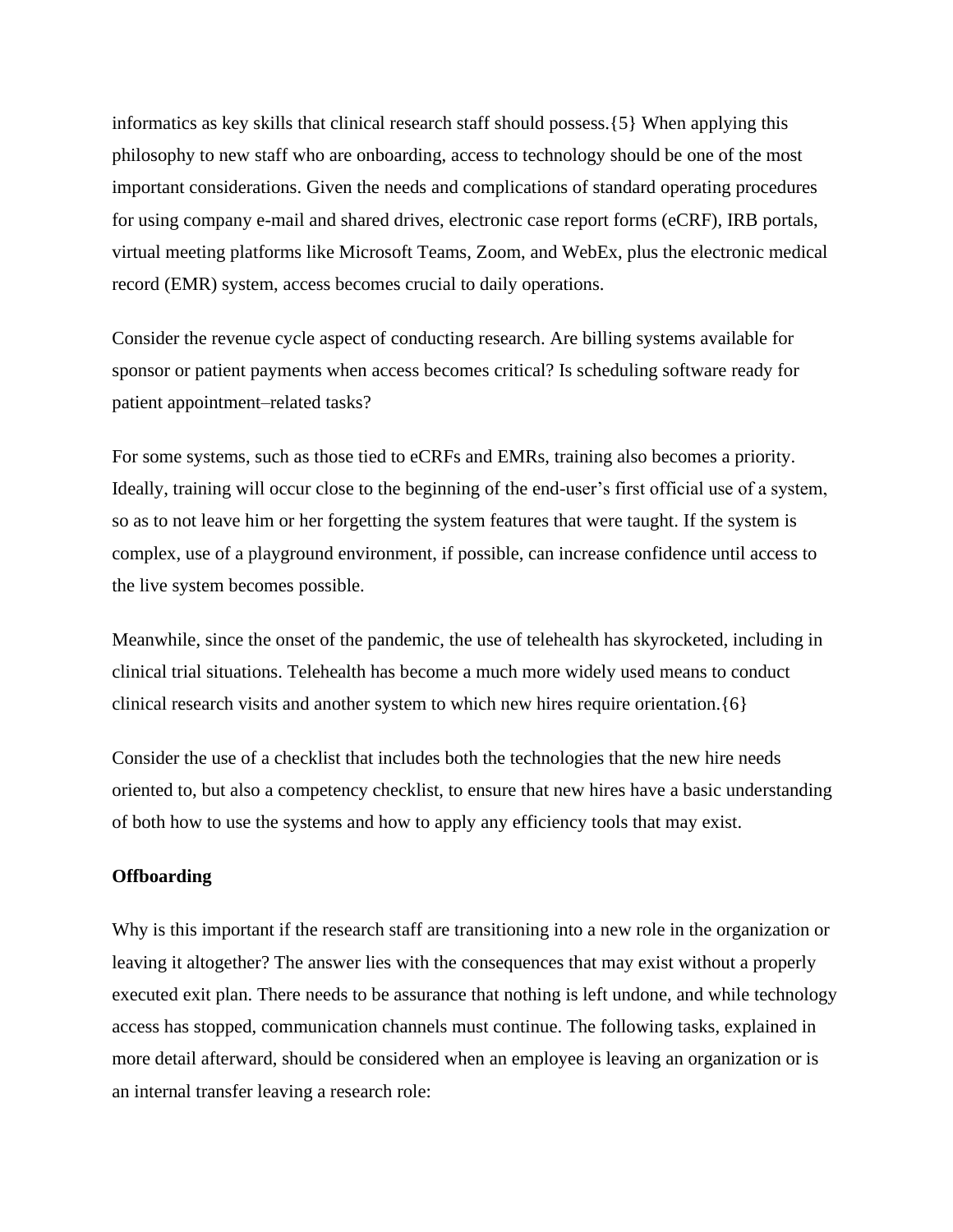- Remove research staff from being listed in research protocols when there are system impacts, from inclusion in organizational drives and e-mail systems, and from access to sponsor systems.
- If electronic documentation was used, ensure that any final research notes and encounters are signed.
- Place an "out of contact" message in e-mail and the EMR communication tools for staff who are leaving, along with guidance for whom should be contacted for future operations.
- Perform a messaging system "cleanup," including e-mail and EMR systems.

# *Removing Staff*

If the EMR has research notifications based on protocols, there can be concern if staff members are not removed from studies upon leaving the organization or transitioning to new roles. If staff become internal transfers, alert notifications may continue to fire to them for patients on studies for which they are no longer covering. This could lead to Health Insurance Portability and Accountability Act (HIPAA) violations if study staff are no longer involved in patient care per protocol.

Staff who leave will need to have their replacements added as soon as possible to ensure communication continues for the study, regardless of technology medium. It is imperative these steps are taken to avoid issues.

# *Unfinished Notes and Encounters*

Another possibility from research staff departure exists when notes are not signed by the research staff if the documentation method is electronic. This could result in incomplete notes being placed in a pending status that eliminates the possibility of other staff members being able to view unfinished work. Open notes could lead to open encounters in EMR systems, which could inevitably result in incomplete data for the research study. Given this consideration, protocol deviations or violations may be the ultimate negative outcome.

# *Messaging*

Ongoing communication about coverage is important in that it allows people to know who is covering upon any departures of staff. Thinking of the multiple systems that clinical researchers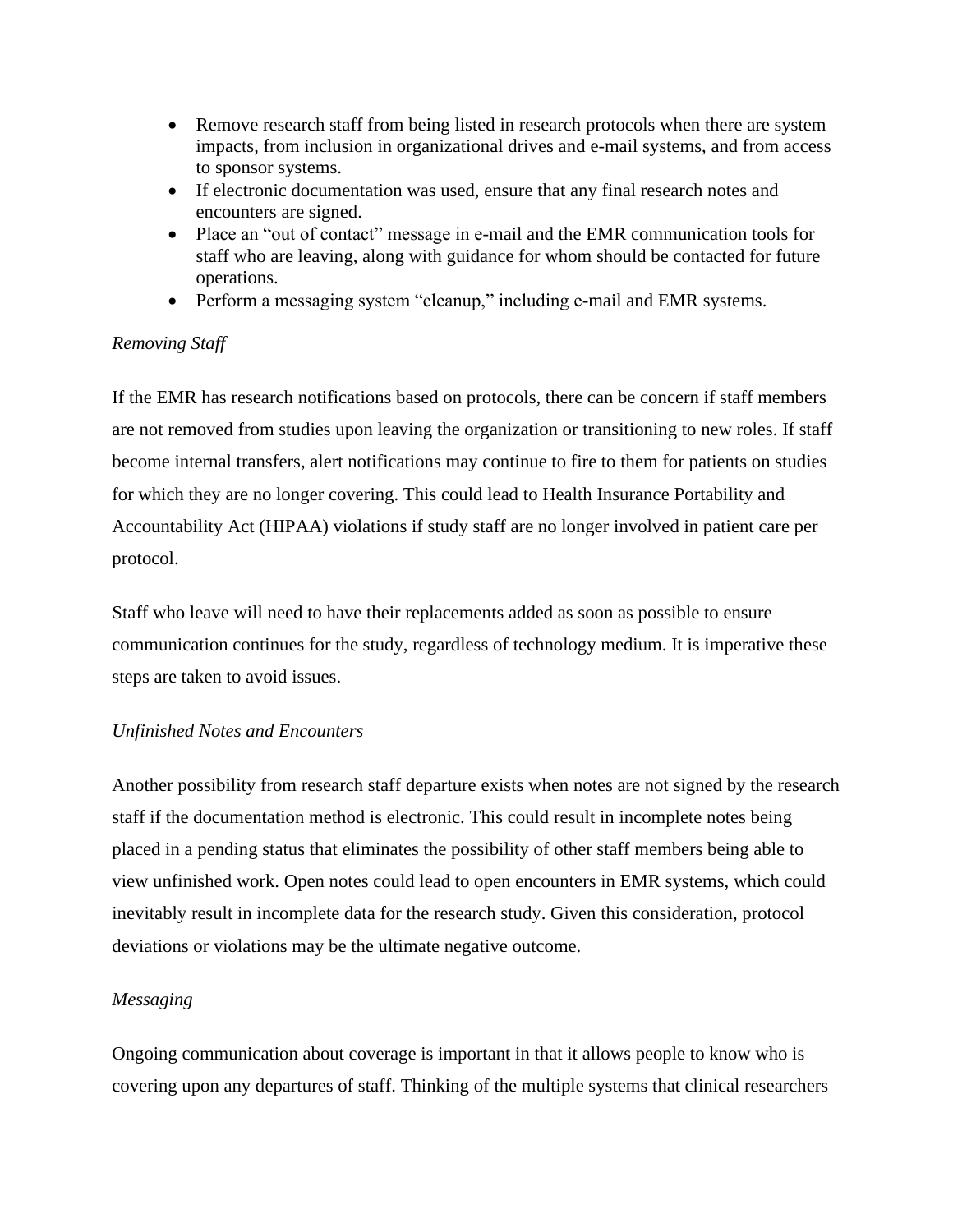use, how many have a built-in messaging feature? For EMRs, an internal messaging system allow users to message other system users, keeping the dialogue secure within it. However, email is just as important. Setting up an away message for the end-user who is leaving will allow others to contact the correct person if there are questions. It also ensures continuity of researchprovided care. If the system allows, providing a start and end date can facilitate staff coverage. This process allows for a coworker to continually monitor incoming communication that are sent to the departing research staff.

Related to system messaging, it is important that the departing staff member have all messages acknowledged and reconciled. This ensures there are no outstanding issues requiring their attention. This also allows for the covering coworker to not be inundated with old messages that still may need attention after a staff mate's departure. Having the researcher clean up and handle messages and tasks within the system prior to his or her departure is in the best interest for all users of the system.

#### **Conclusion**

Technology has evolved into the backbone of clinical research operations. As we grow accustomed to electronic systems to execute daily workflows, how staff are properly oriented to systems will lead to faster functioning in their assigned roles. Offboarding is just as important to assure that there is no unfinished work and ensures a continuous flow of operations and smooth transitions when staff depart. If your organization has an informatics department, consider soliciting its help to facilitate and support staff during these times.

# **References**

1. Harper B. 2020. Capacity and Competency of the Clinical Research Workforce: Today and Tomorrow. *Clinical Leader*. [https://www.clinicalleader.com/doc/capacity-competency-of-the](https://www.clinicalleader.com/doc/capacity-competency-of-the-clinical-research-workforce-today-tomorrow-0001)[clinical-research-workforce-today-tomorrow-0001](https://www.clinicalleader.com/doc/capacity-competency-of-the-clinical-research-workforce-today-tomorrow-0001)

2. Causey M. 2021. Burnout Threatens to Undermine Clinical Trial Workforce Productivity. [https://acrpnet.org/2021/09/13/burnout-threatens-to-undermine-clinical-trial-workforce](https://acrpnet.org/2021/09/13/burnout-threatens-to-undermine-clinical-trial-workforce-productivity/)[productivity/](https://acrpnet.org/2021/09/13/burnout-threatens-to-undermine-clinical-trial-workforce-productivity/)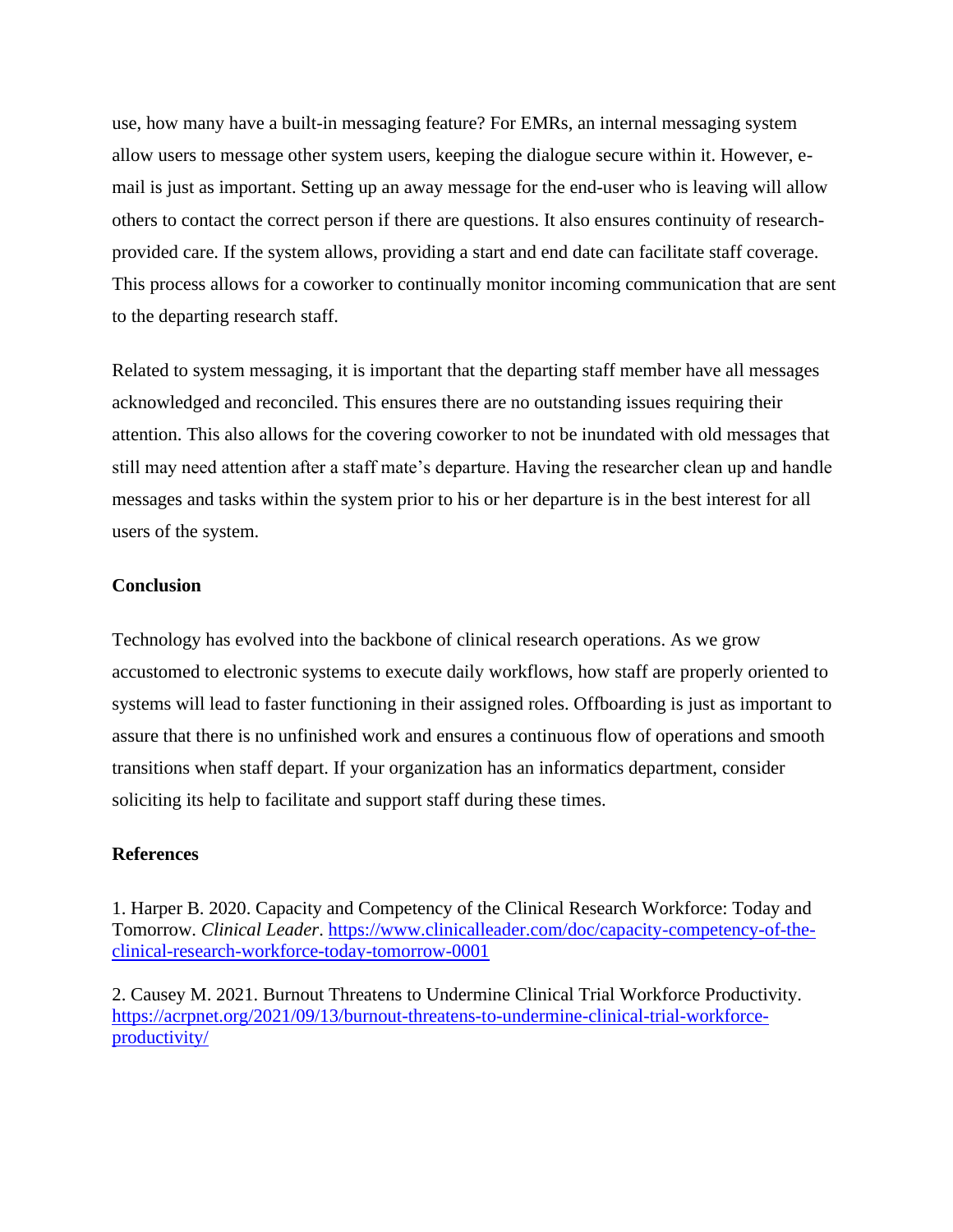3. Aerotek. 2018. The Staffing Crisis in Clinical Trials and the Drive for Permanent Staff. [https://www.aerotek.com/en-gb/insights/the-staffing-crisis-in-clinical-trials-and-the-drive-for](https://www.aerotek.com/en-gb/insights/the-staffing-crisis-in-clinical-trials-and-the-drive-for-permanent-staff)[permanent-staff](https://www.aerotek.com/en-gb/insights/the-staffing-crisis-in-clinical-trials-and-the-drive-for-permanent-staff)

4. Kremides J. 2017. A Turning Point: Examining the Clinical Research Workforce in 2018. [https://www.outsourcing-pharma.com/Article/2017/12/21/A-turning-point-Examining-the](https://www.outsourcing-pharma.com/Article/2017/12/21/A-turning-point-Examining-the-clinical-research-workforce-in-2018)[clinical-research-workforce-in-2018](https://www.outsourcing-pharma.com/Article/2017/12/21/A-turning-point-Examining-the-clinical-research-workforce-in-2018)

5. Sonstein S, Jones C. 2018. Joint Task Force for Clinical Trial Competency and Clinical Research Professional Workforce Development. *Frontiers in Pharmacology* 9:1148. <https://www.ncbi.nlm.nih.gov/pmc/articles/PMC6198073/>

6. Lorusso D, Ray-Coquard I, Oaknin A, Baberjee S. 2020. Clinical Research Disruption in the Post-COVID Era: Will the Pandemic Lead to Change? *ESMO Open Cancer Horizons* 5:5. [https://www.esmoopen.com/article/S2059-7029\(20\)32718-6/fulltext](https://www.esmoopen.com/article/S2059-7029(20)32718-6/fulltext)



**Mollie Maggied, MSN, MHA, RN, AT-C, CPN,** is a Clinical Informaticist for The Ohio State University Wexner Medical Center, specifically supporting oncology research.



**Paula Smailes, DNP, RN, CCRP**, is a Senior Systems Training and Optimization Analyst for The Ohio State University Wexner Medical Center and Principal Trainer for clinical research. She is also a Visiting Professor for Chamberlain College of Nursing and a member of the Content Advisory Committee of ACRP.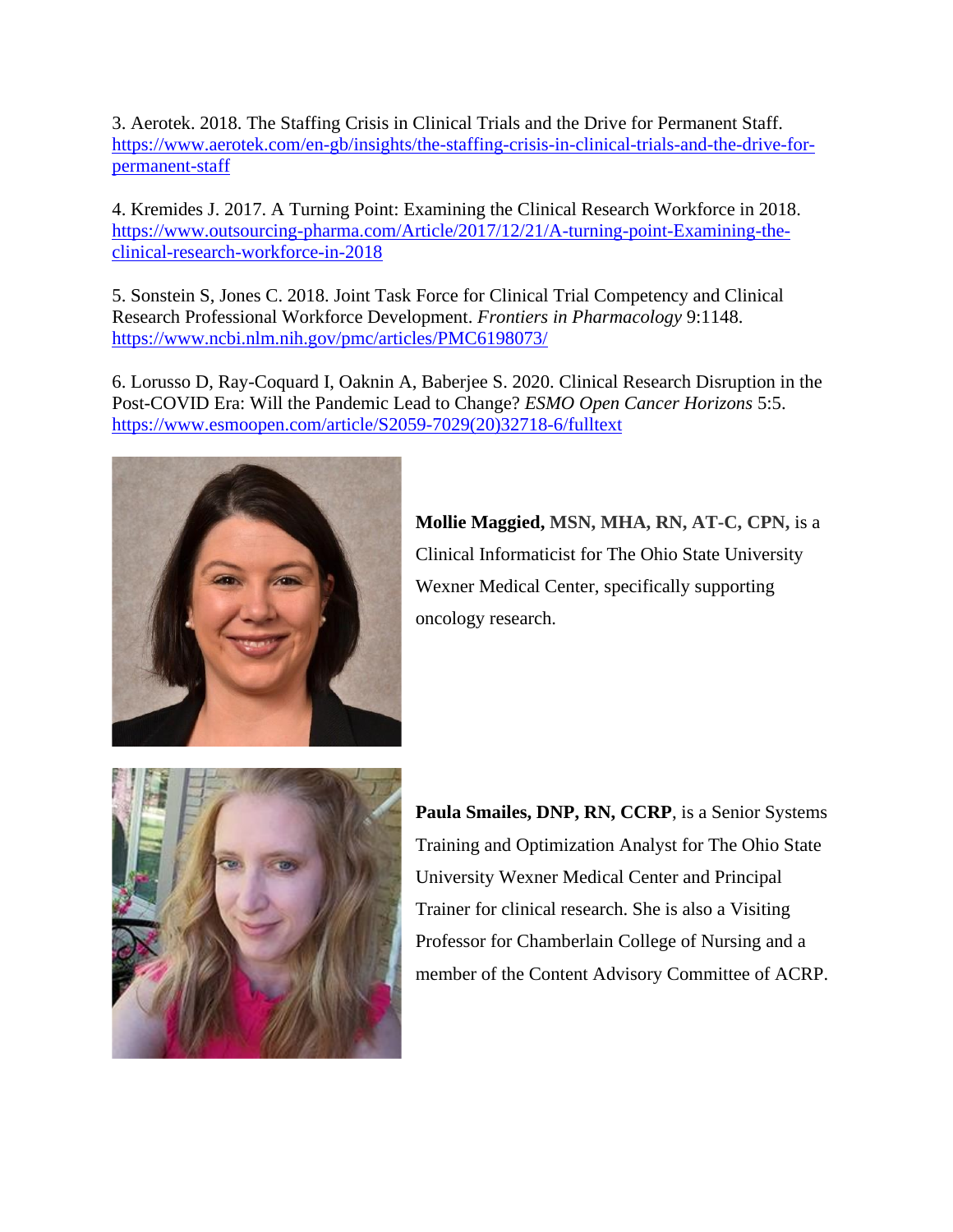# **ACRP HOME STUDY CLINICAL RESEARCHER—APRIL 2022 (VOLUME 36, ISSUE 2)**

Gears in Motion (Elevating People and Processes in Inclusive Clinical Research Arenas)

# Article #1: **Building an Institutional Clinical Research Professionals Group at an Academic Institution: Evidence of Need and Initial Structure**

# LEARNING OBJECTIVES

After reading this article, the participant should be able to summarize the structure, goals, and initial membership characteristics of the clinical research professionals group described herein, and to highlight key findings in the responses to the first annual membership survey.

# **DISCLOSURES**

Demi Beckford, MHS; Kelly Boone, MA, CCRP; Jessica Fritter, MACPR, ACRP-CP; Grace Wentzel, CCRP, CHRC: *Nothing to disclose*

# **1. What is the purpose of the Bloom initiative at Nationwide Children's Hospital?**

a. To encourage clinical research students from local universities to take on internships and job shadowing opportunities at the hospital.

b. To foster better relationships between the clinical research study staff and visiting sponsor representatives such as monitors and auditors.

c. To enable networking, collaboration, education and training, and mentoring among the institution's clinical research professionals.

d. To train all clinical research professionals at the institution to be part of patient recruitment and retention efforts going forward.

# **2. What percentage of respondents to Bloom's first annual survey said they "Agree" that the initiative provides Networking opportunities?**

- a. 17%
- b. 22%
- c. 37%
- d. 50%

# **3. Professionals from which job role were least represented in Bloom's baseline/interest survey?**

- a. Research Assistants
- b. Data Analysts/Managers
- c. Investigators
- d. Research Managers

# **4. What was the prevalence of clinical research certification among respondents to the baseline/interest survey?**

- a. More than 50% were certified and the remainder were not interested in becoming so.
- b. Nearly 30% were certified, but only about 40% of the rest were interested in the idea.
- c. Less than 20% were certified, but more than 80% were interested in working toward it.
- d. Almost none were certified, but nearly all were willing to learn more about the topic.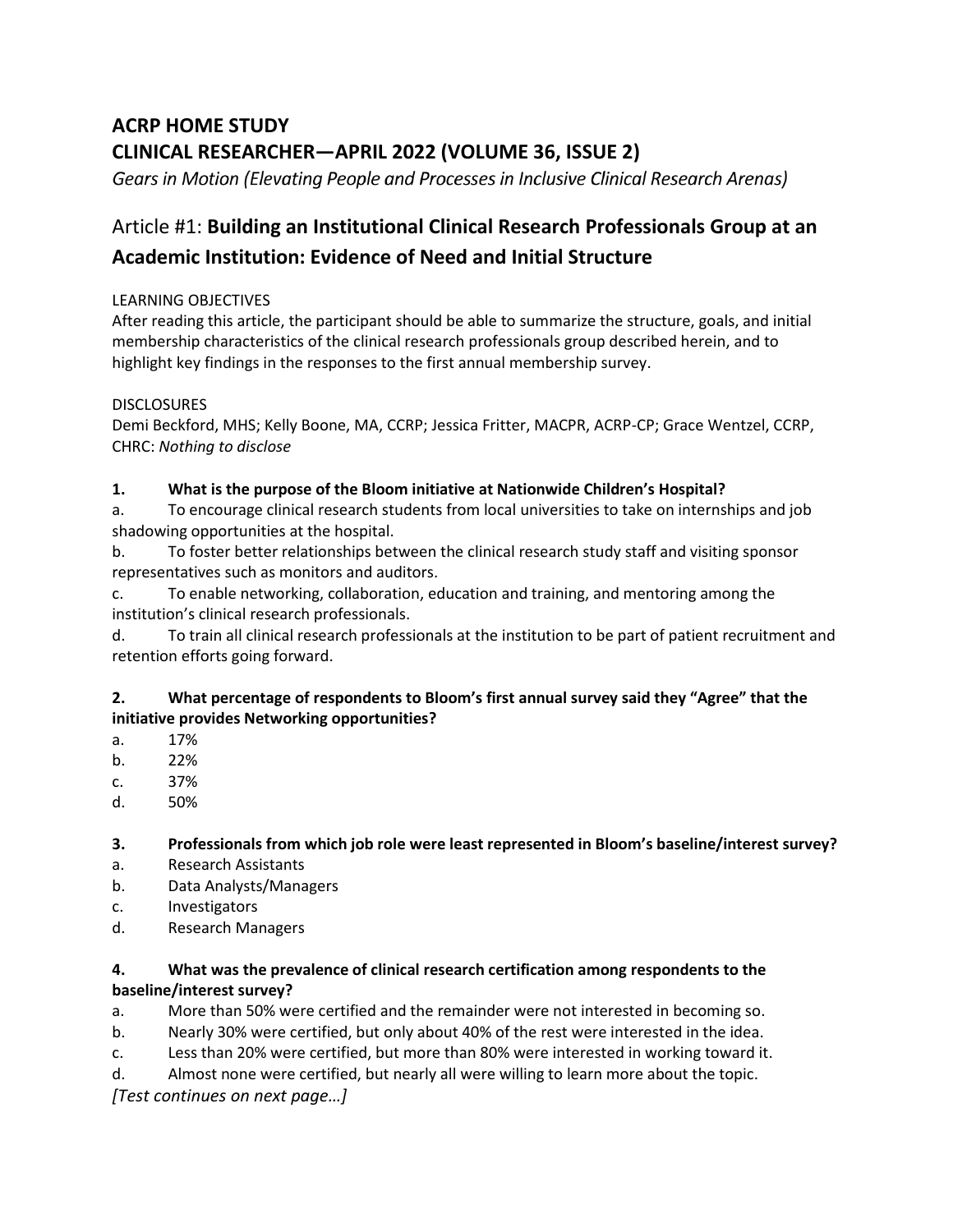# **5. Topics that respondents to the baseline/interest survey most wished to see covered in the Bloom initiative included which of the following?**

- a. Networking, Development and Education, and Operations
- b. Study Finances, Recruitment and Retention, and Ethics
- c. Interviewing Skills, Study Binder Management, and SOP Development
- d. Regulatory Compliance, Quality Assurance, and Informed Consent

# **6. What percentage of respondents to the first annual survey indicated that the group enhanced their professional development?**

- a. 28%
- b. 37%
- c. 39%
- d. 61%

# **7. Which of the following became opportunities for further networking through Bloom?**

- a. Volunteer positions with the institution's job fairs
- b. Monthly online Happy Hours in different themes
- c. Quarterly People Like Me sub-group meetings
- d. Bowling and Bingo nights every other Thursday

# **8. How did the pandemic affect the early activities of the Bloom group?**

- a. Many meetings and events were canceled due to lack of PPE.
- b. The group disbanded and wasn't reformed until live events could be held.
- c. The institution's lawyers initially refused to allow the group to meet.
- d. In-person meetings and events were reformatted to virtual.

# **9. New activities noted as being scheduled for Bloom in 2022 include which of the following?**

- a. Clinical research speaker series
- b. Field trips to external institutions
- c. Poster presentations on study results
- d. Participation in local ACRP Chapter events

# **10. Which of the following is noted as a limitation of the first annual member survey?**

- a. Collection of the results took longer than anticipated due to the pandemic.
- b. Only a little more than one-quarter of the baseline survey respondents participated.
- c. Too many members had dropped out in the first year to achieve significance.
- d. Department heads discouraged staff from responding to the survey.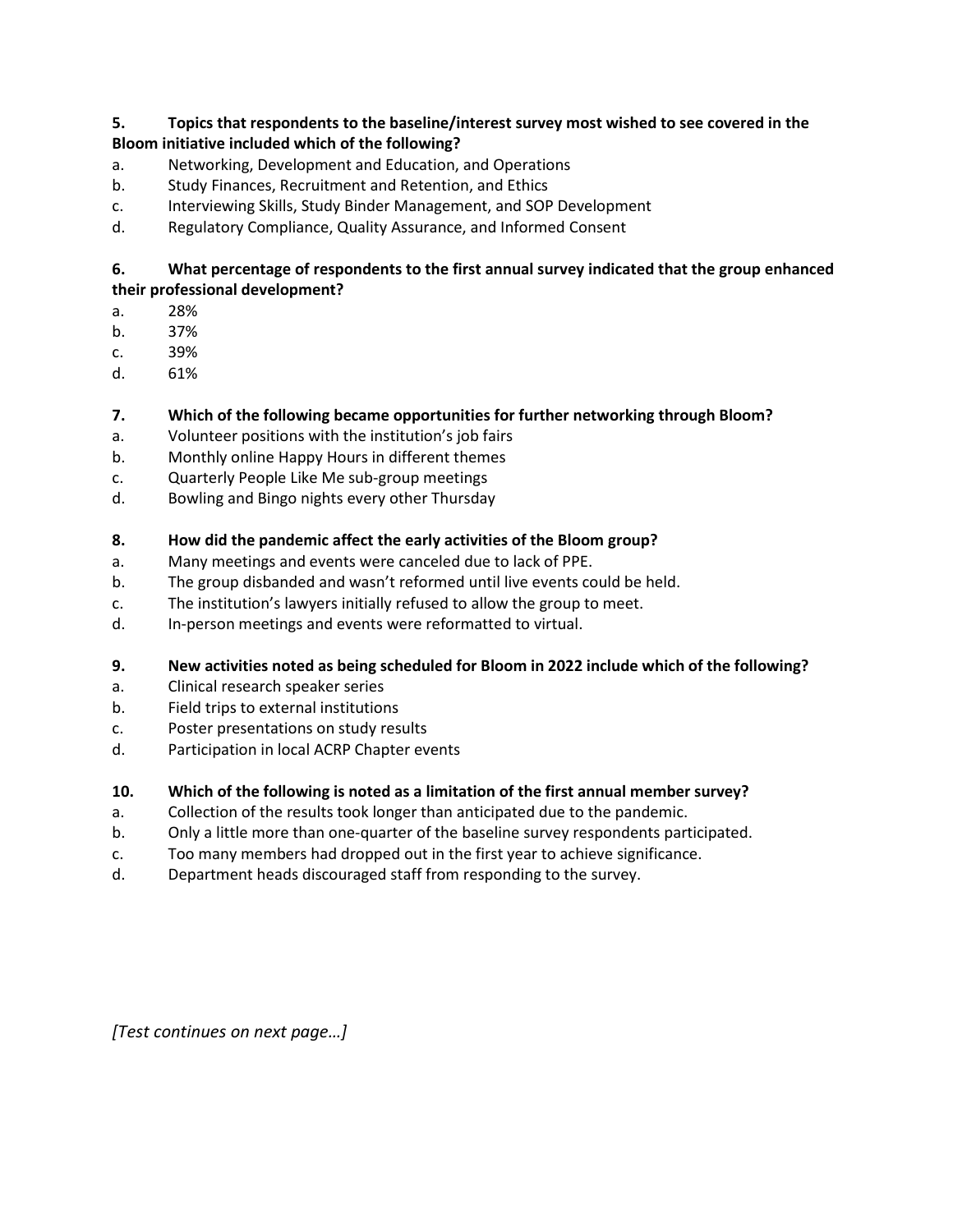# Article #2: **Strategies for Selecting Appropriate Satellite Sites for Clinical Research**

# LEARNING OBJECTIVES

After reading this article, the participant should be able to outline the characteristics of satellite sites as defined herein, describe the advantages of their uses by academic medical centers (AMCs), and provide examples of recommended practices for facilitating study operations between satellite sites and AMCs.

# **DISCLOSURE**

Esther Mahillo, PhD, MBA: *Nothing to disclose*

# **11. The author cites which of the following as an expected trend in clinical trial activities?**

- a. Surges in availability with decreases in costs in the U.S., but declines in trials internationally.
- b. Heavy regulation of multisite trials will drive more of them out of the United States.
- c. U.S. expansion at a compound annual growth rate of nearly 6% over a seven-year period.
- d. More trials will focus on label expansions for existing drugs and far less on novel products.

# **12. Which of the following is true of a "satellite site" as described in the article?**

a. An independent study site involved in academic medical center research on a case-by-case basis.

- b. A sponsor-owned study site located at a significant distance from the company headquarters.
- c. A member of a site management organization regularly involved in sponsored multisite studies.

d. A physician-owned study site that only runs investigator-initiated trials on already-marketed products.

# **13. Satellite sites are said by the author to have tremendous potential for added value to what kind of trials?**

- a. Rare disease
- b. Pediatric
- c. First-in-human
- d. Oncology

# **14. Which of the following tactics is noted as making it easier for satellite sites to participate in academic medical center–led studies?**

- a. Access to details in the sponsor's investigator database.
- b. Acceptance of each site's own format for informed consent.
- c. Use of centralized institutional review board approvals.
- d. Funneling participant reimbursements through local banks.

# **15. A satellite site's capability for on-time study start is noted as being aided by which of the following?**

- a. Rerouting of excess participants at one site to another.
- b. Provision of centralized training by a primary academic site.
- c. Housing a sub-investigator onsite for the duration of start-up.
- d. Imposing significant financial penalties on sites for any delays.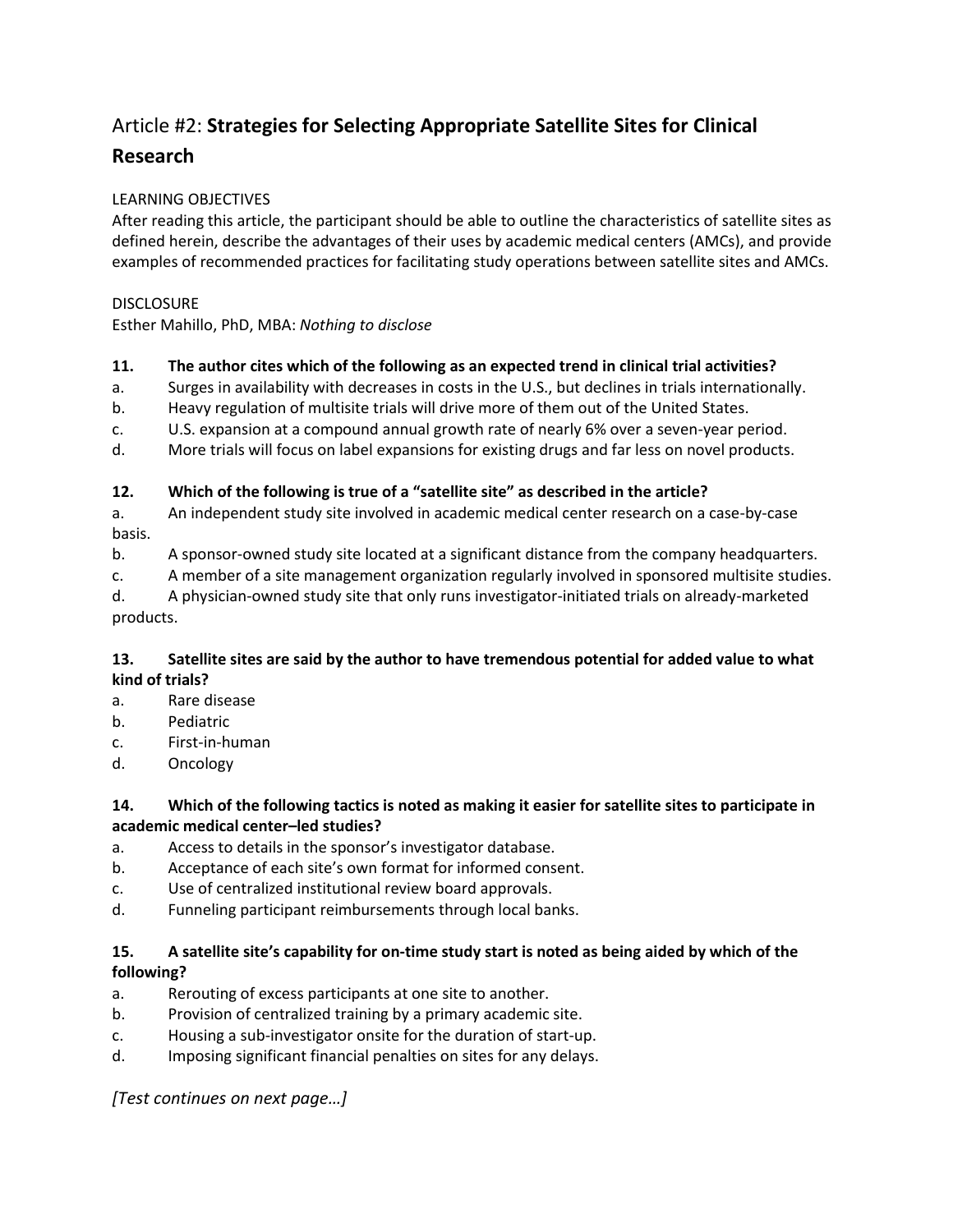# **16. Organizational investments geared toward creating efficiencies and bringing capabilities to satellite sites are noted as helping in which of the following areas?**

- a. Enabling faster milestone payments from sponsors to investigators.
- b. Recruiting more diverse and compliant participants for studies.
- c. Harmonizing contracts for most budgetary items across the sites.
- d. Convincing more academic medical centers to conduct decentralized trials.

#### **17. Centralized patient information systems can help satellite sites in which of the following ways?**

- a. By driving consistency in studies through SOPs and shared trial management platforms.
- b. By eliminating more would-be participants who are unlikely to be retained in the study.
- c. By reducing protocol amendments and the need to expand study cohorts in most cases.
- d. By shifting recruitment chores away from study coordinators and onto vendors.

#### **18. Having a trial accessible at a satellite location is noted as having which of the following benefits for participants?**

- a. Increased likelihood of receiving active treatment.
- b. Reduced hassles of commuting to the study site.
- c. Quicker payment of stipends and receipt of gifts.
- d. Fewer inclusion/exclusion criteria for the study.

# **19. Greater accessibility of suburban study sites to certain groups is noted as maybe resulting in which of the following benefits?**

- a. Better opinions of clinical research among higher income participants.
- b. Lower levels of problems from "professional patient" participants.
- c. Wider interest about public participation in very long-term studies.
- d. Improved representation in the study of people who cannot travel far.

# **20. With the rise of decentralized clinical studies, satellite sites are noted as playing a key role in realizing which of the following?**

- a. Data transparency
- b. Real-world evidence
- c. Patient-centric trials
- d. Harmonized research ethics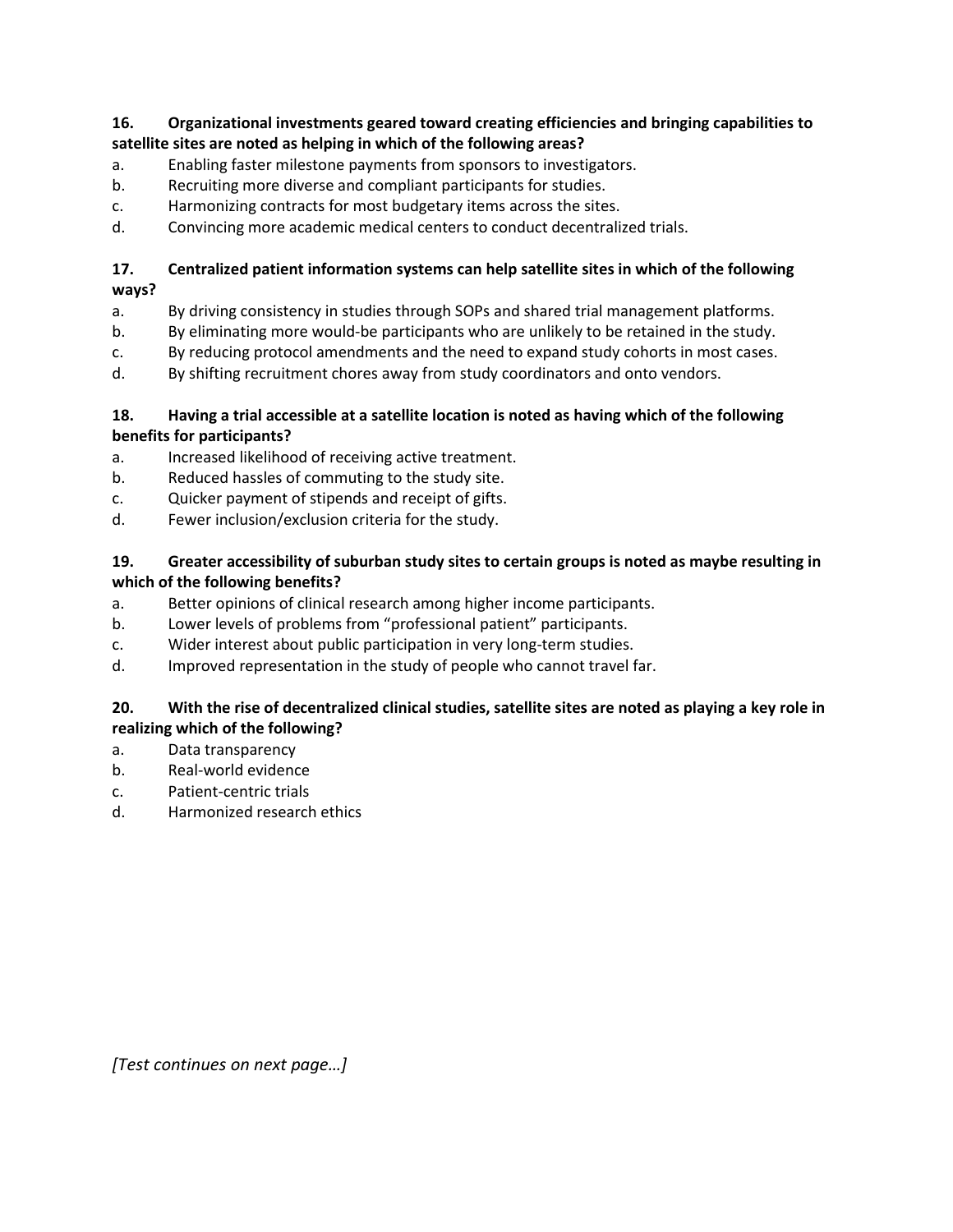# Article #3: **Technology Considerations When Onboarding and Offboarding Clinical Research Staff**

# LEARNING OBJECTIVES

After reading this article, the participant should be able to summarize best technology-oriented practices for onboarding clinical research staff, provide examples of several key systems at sites in terms of training priorities and challenges, and highlight important actions to be taken during staff offboarding.

# **DISCLOSURE**

Mollie Maggied, MSN, MHA, RN, AT-C, CPN; Paula Smailes, DNP, RN, CCRP: *Nothing to disclose*

# **21. The authors cite which of the following as critical for daily workflows when new hires are onboarded at study sites?**

- a. Conflict of interest
- b. Protocol training
- c. Sponsor oversight
- d. Access to technology

# **22. The authors note which of the following as being identified by the Joint Task Force for Clinical Trial Competency as key skills that clinical research staff should possess?**

- a. Soft skills and time management
- b. Diplomacy and proactiveness
- c. Data management and informatics
- d. Study start-up and close-out tactics

# **23. Access to company technology necessary for new staff in daily operations includes which of the following?**

- a. E-mail, EMR system, and virtual meeting platforms
- b. Banking portals, ClinicalTrials.gov, and FDA hotlines
- c. Investigator databases, monitoring reports, and wearables
- d. ePROs, Good Clinical Practice, and AE alerts

# **24. What can be used to increase a new hire's confidence in using a complex system if live access to it is not immediately available?**

- a. PowerPoint presentations
- b. Offsite training at the employee's expense
- c. A playground environment
- d. Virtual reality simulations

# **25. Systems-related checklists for orienting new hires should focus on which of the following?**

- a. Ergonomics and presentation skills
- b. Competencies and technologies
- c. Organizational finances and ethics
- d. Compliance and oversight